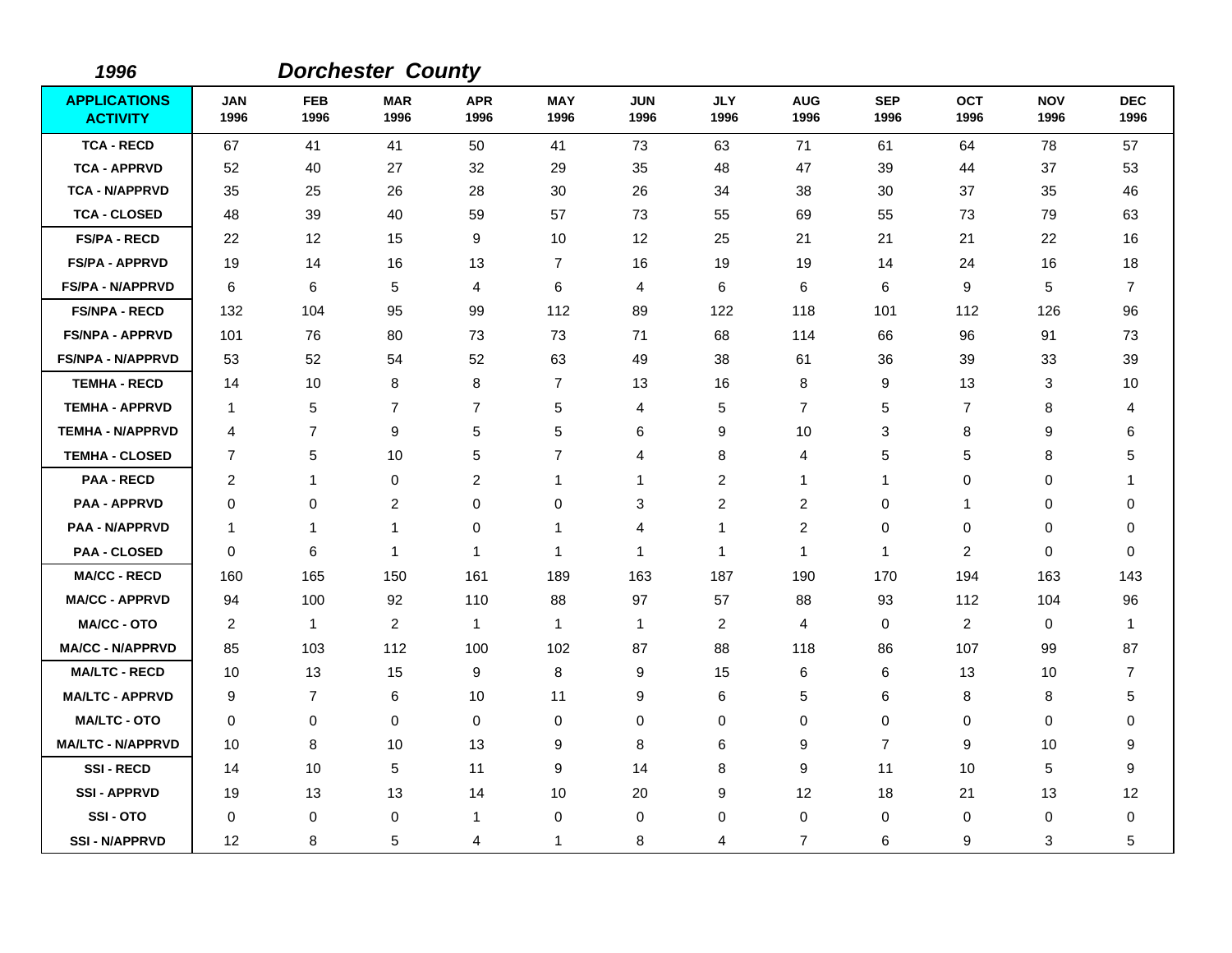| 1996                             |                    |                    | <b>Dorchester County</b> |                    |                    |                    |                         |                    |                    |                    |                    |                    |
|----------------------------------|--------------------|--------------------|--------------------------|--------------------|--------------------|--------------------|-------------------------|--------------------|--------------------|--------------------|--------------------|--------------------|
| <b>CASELOAD</b><br><b>COUNTS</b> | <b>JAN</b><br>1996 | <b>FEB</b><br>1996 | <b>MAR</b><br>1996       | <b>APR</b><br>1996 | <b>MAY</b><br>1996 | <b>JUN</b><br>1996 | <b>JLY</b><br>1996      | <b>AUG</b><br>1996 | <b>SEP</b><br>1996 | <b>OCT</b><br>1996 | <b>NOV</b><br>1996 | <b>DEC</b><br>1996 |
| <b>TCA - CASE/PAID</b>           | 605                | 620                | 611                      | 590                | 576                | 548                | 553                     | 535                | 517                | 501                | 471                | 473                |
| <b>TCA - ADULT/RECIP</b>         | 481                | 492                | 482                      | 456                | 448                | 423                | 431                     | 418                | 402                | 386                | 363                | 369                |
| <b>TCA - CHILD/RECIP</b>         | 1,047              | 1,074              | 1,058                    | 1,014              | 978                | 948                | 949                     | 922                | 897                | 864                | 842                | 854                |
| <b>TCA - TOTAL/RECIP</b>         | 1,528              | 1,566              | 1,540                    | 1,470              | 1,426              | 1,371              | 1,380                   | 1,340              | 1,299              | 1,250              | 1,205              | 1,223              |
| <b>TCA - NET/EXPEND</b>          | \$172,530          | \$179,367          | \$176,855                | \$169,137          | \$163,089          | \$155,681          | \$154,716               | \$146,993          | \$143,629          | \$137,692          | \$132,020          | \$136,290          |
| <b>FS/PA - H/HOLD CERT</b>       | 694                | 691                | 690                      | 682                | 665                | 671                | 651                     | 638                | 635                | 626                | 603                | 605                |
| <b>FS/PA - H/HOLD PART</b>       | 693                | 691                | 688                      | 681                | 664                | 671                | 649                     | 637                | 633                | 626                | 603                | 605                |
| <b>FS/PA - INDVD PART</b>        | 1,496              | 1,514              | 1,515                    | 1,477              | 1,427              | 1,419              | 1,367                   | 1,330              | 1,323              | 1,283              | 1,225              | 1,223              |
| <b>FS/NPA - H/HOLD CERT</b>      | 928                | 925                | 921                      | 917                | 912                | 877                | 877                     | 891                | 864                | 868                | 890                | 909                |
| <b>FS/NPA - H/HOLD PART</b>      | 921                | 917                | 916                      | 910                | 904                | 874                | 875                     | 886                | 857                | 861                | 879                | 901                |
| <b>FS/NPA - INDVD PART</b>       | 2,106              | 2,076              | 2,052                    | 2,059              | 2,032              | 1,987              | 1,981                   | 1,992              | 1,933              | 1,973              | 2,052              | 2,110              |
| <b>FS/TOTAL - ISSUED</b>         | \$255,987          | \$256,470          | \$254,729                | \$250,922          | \$247,966          | \$240,997          | \$235,333               | \$231,410          | \$224,861          | \$231,509          | \$227,011          | \$235,720          |
| <b>GPA/PW - CASE/PAID</b>        | 4                  | 3                  | 5                        | 4                  | 4                  | 4                  | $\overline{\mathbf{c}}$ | 4                  | 3                  | 3                  | 3                  | 6                  |
| <b>TEMHA - CASE/PAID</b>         | 4                  | 36                 | 40                       | 38                 | 35                 | 41                 | 37                      | 45                 | 44                 | 47                 | 48                 | 48                 |
| <b>TEMHA - RECIP</b>             | 4                  | 33                 | 39                       | 32                 | 35                 | 41                 | 36                      | 43                 | 44                 | 47                 | 48                 | 48                 |
| <b>TEMHA - NET/EXPEND</b>        | $($ \$3,968)       | (\$719)            | (\$10,172)               | \$9,381            | \$3,756            | \$4,029            | (\$10,324)              | \$10,779           | \$4,383            | (\$1,879)          | \$4,870            | \$4,950            |
| <b>PAA - CASE/PAID</b>           | 32                 | 29                 | 29                       | 28                 | 27                 | 29                 | 30                      | 31                 | 30                 | 29                 | 29                 | 29                 |
| <b>PAA - RECIP</b>               | 32                 | 29                 | 29                       | 28                 | 27                 | 29                 | 30                      | 31                 | 30                 | 29                 | 29                 | 29                 |
| <b>PAA - NET/EXPEND</b>          | \$9,745            | \$8,090            | \$7,047                  | \$6,922            | \$6,860            | \$7,884            | \$7,966                 | \$9,139            | \$8,023            | \$8,034            | \$7,584            | \$7,290            |
| <b>MA\CC - CUC</b>               | 904                | 961                | 919                      | 1,002              | 928                | 991                | 911                     | 907                | 974                | 931                | 1,011              | 944                |
| <b>MA\CC - SPEND DOWN</b>        | 9                  | 17                 | 15                       | 15                 | 13                 | 20                 | 13                      | 14                 | 15                 | 10                 | 13                 | 12                 |
| <b>MA\LTC - CUC</b>              | 198                | 199                | 196                      | 198                | 199                | 203                | 204                     | 203                | 202                | 203                | 208                | 197                |
| <b>MA\LTC - SPEND DOWN</b>       | $\Omega$           | $\mathbf 0$        | $\mathbf 0$              | $\mathbf 0$        | $\mathbf 0$        | $\mathbf 0$        | 0                       | 0                  | $\mathbf 0$        | 0                  | $\mathbf 0$        | 0                  |
| SSI-CUC                          | 845                | 850                | 839                      | 845                | 842                | 850                | 837                     | 831                | 840                | 839                | 845                | 832                |
| <b>TCA - RECONS</b>              | 97                 | 113                | 112                      | 70                 | 56                 | 77                 | 71                      | 79                 | 68                 | 64                 | 59                 | 44                 |
| <b>PAA - RECONS</b>              | 0                  | 1                  | $\mathbf 0$              | $\mathbf 0$        | 0                  | $\mathbf 0$        | 0                       | 0                  | $\mathbf 0$        | 0                  | 0                  | 0                  |
| <b>PA/FS - RECONS</b>            | 122                | 118                | 118                      | 104                | 93                 | 89                 | 81                      | 105                | 91                 | 89                 | 82                 | 77                 |
| <b>NPA/FS - RECONS</b>           | 119                | 105                | 114                      | 84                 | 82                 | 65                 | 74                      | 90                 | 83                 | 90                 | 82                 | 83                 |
| <b>MA/CC - RECONS</b>            | 79                 | 75                 | 69                       | 71                 | 62                 | 64                 | 70                      | 73                 | 69                 | 79                 | 68                 | 55                 |
| <b>MA/LTC - RECONS</b>           | 4                  | 3                  | 3                        | 4                  | 4                  | 2                  | $\overline{7}$          | 3                  | 6                  | 5                  | 3                  | $\overline{c}$     |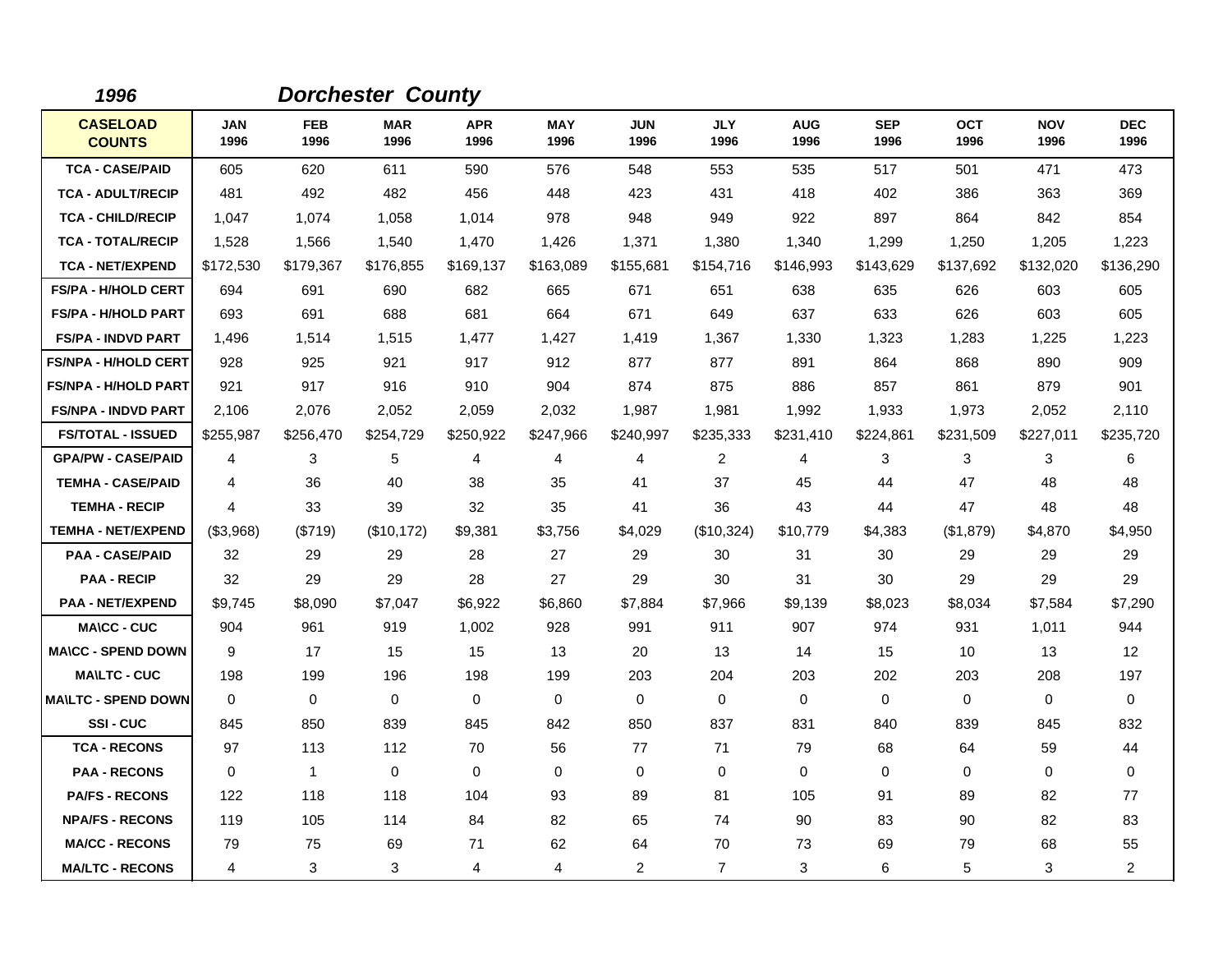| 1997                                   |                    |                    | <b>Dorchester County</b> |                    |                    |                    |                    |                    |                         |                    |                    |                    |
|----------------------------------------|--------------------|--------------------|--------------------------|--------------------|--------------------|--------------------|--------------------|--------------------|-------------------------|--------------------|--------------------|--------------------|
| <b>APPLICATIONS</b><br><b>ACTIVITY</b> | <b>JAN</b><br>1997 | <b>FEB</b><br>1997 | <b>MAR</b><br>1997       | <b>APR</b><br>1997 | <b>MAY</b><br>1997 | <b>JUN</b><br>1997 | <b>JLY</b><br>1997 | <b>AUG</b><br>1997 | <b>SEP</b><br>1997      | <b>OCT</b><br>1997 | <b>NOV</b><br>1997 | <b>DEC</b><br>1997 |
| <b>TCA - RECD</b>                      | 63                 | 52                 | 49                       | 50                 | 65                 | 44                 | 70                 | 81                 | 84                      | 71                 | 64                 | 73                 |
| <b>TCA - APPRVD</b>                    | 36                 | 32                 | 30                       | 36                 | 42                 | 25                 | 47                 | 39                 | 49                      | 48                 | 44                 | 46                 |
| <b>TCA - N/APPRVD</b>                  | 37                 | 24                 | 34                       | 22                 | 19                 | 19                 | 34                 | 40                 | 52                      | 36                 | 47                 | 29                 |
| <b>TCA - CLOSED</b>                    | 62                 | 49                 | 58                       | 51                 | 48                 | 61                 | 62                 | 74                 | 67                      | 61                 | 60                 | 47                 |
| <b>FS/PA - RECD</b>                    | 21                 | 25                 | 15                       | 20                 | 12                 | 16                 | 13                 | 15                 | 20                      | 30                 | 15                 | 16                 |
| <b>FS/PA - APPRVD</b>                  | 19                 | 17                 | 13                       | 12                 | 12                 | 7                  | 15                 | 8                  | 18                      | 27                 | 11                 | 17                 |
| <b>FS/PA - N/APPRVD</b>                | 8                  | 3                  | 6                        | 4                  | $\overline{c}$     | 3                  | 5                  | $\overline{7}$     | 6                       | 6                  | 3                  | 3                  |
| <b>FS/NPA - RECD</b>                   | 125                | 93                 | 82                       | 110                | 92                 | 81                 | 92                 | 101                | 116                     | 140                | 125                | 116                |
| <b>FS/NPA - APPRVD</b>                 | 93                 | 72                 | 63                       | 85                 | 75                 | 62                 | 56                 | 82                 | 90                      | 81                 | 94                 | 87                 |
| <b>FS/NPA - N/APPRVD</b>               | 38                 | 37                 | 37                       | 33                 | 33                 | 29                 | 40                 | 41                 | 42                      | 48                 | 54                 | 38                 |
| <b>TEMHA - RECD</b>                    | 14                 | 16                 | 11                       | 15                 | 6                  | 10                 | 9                  | 20                 | 24                      | 15                 | 15                 | 14                 |
| <b>TEMHA - APPRVD</b>                  | 8                  | 6                  | 6                        | 12                 | 3                  | $\overline{4}$     | 4                  | 4                  | 6                       | 11                 | $\overline{7}$     | 5                  |
| <b>TEMHA - N/APPRVD</b>                | 5                  | 5                  | 12                       | 12                 | 11                 | $\overline{5}$     | 4                  | 9                  | 24                      | 13                 | $\overline{7}$     | 4                  |
| <b>TEMHA - CLOSED</b>                  | 5                  | 6                  | 4                        | 6                  | 5                  | 5                  | 6                  | 11                 | 4                       | $\sqrt{5}$         | 3                  | 6                  |
| <b>PAA - RECD</b>                      | 2                  | 1                  | 1                        | $\mathbf 0$        | 1                  | $\overline{c}$     | 4                  | 1                  | $\mathbf 0$             | 1                  | $\overline{c}$     | 1                  |
| <b>PAA - APPRVD</b>                    | 2                  | 1                  | $\mathbf 1$              | 0                  | 0                  | 0                  | 5                  | 1                  | 0                       | 1                  | 1                  | 3                  |
| <b>PAA - N/APPRVD</b>                  | $\mathbf 0$        | $\mathbf 0$        | $\mathbf 1$              | 0                  | 0                  | $\mathbf 1$        | 0                  | 0                  | $\overline{\mathbf{1}}$ | 0                  | 0                  | 3                  |
| <b>PAA - CLOSED</b>                    | $\mathbf{1}$       | $\mathbf 0$        | $\mathbf{1}$             | 3                  | $\overline{c}$     | $\mathbf 0$        | 2                  | $\mathbf{1}$       | 0                       | 1                  | $\overline{c}$     | 0                  |
| <b>MA/CC - RECD</b>                    | 203                | 184                | 172                      | 125                | 176                | 184                | 205                | 226                | 192                     | 166                | 192                | 201                |
| <b>MA/CC - APPRVD</b>                  | 120                | 106                | 111                      | 96                 | 110                | 72                 | 116                | 102                | 120                     | 87                 | 119                | 114                |
| <b>MA/CC - OTO</b>                     | $\mathbf{1}$       | $\mathbf{1}$       | $\overline{2}$           | 0                  | $\mathbf{1}$       | $\pmb{0}$          | 3                  | 5                  | 3                       | $\mathbf{1}$       | 0                  | $\mathbf{1}$       |
| <b>MA/CC - N/APPRVD</b>                | 95                 | 77                 | 118                      | 99                 | 103                | 85                 | 125                | 138                | 120                     | 122                | 115                | 135                |
| <b>MA/LTC - RECD</b>                   | 8                  | 8                  | 13                       | 21                 | 9                  | 8                  | 9                  | 11                 | 9                       | 15                 | 6                  | 11                 |
| <b>MA/LTC - APPRVD</b>                 | 10                 | 6                  | 11                       | 3                  | 9                  | 6                  | 9                  | $\overline{7}$     | 8                       | $\overline{7}$     | 5                  | 9                  |
| <b>MA/LTC - OTO</b>                    | $\mathbf 0$        | $\mathbf 0$        | $\mathbf 0$              | $\mathbf 0$        | 0                  | 0                  | 0                  | 0                  | 0                       | $\mathbf 0$        | 0                  | 0                  |
| <b>MA/LTC - N/APPRVD</b>               | 14                 | 9                  | 12                       | 10                 | 9                  | 9                  | 9                  | 6                  | $\overline{7}$          | 6                  | 11                 | $\overline{7}$     |
| <b>SSI-RECD</b>                        | 9                  | 9                  | 9                        | 6                  | 9                  | 5                  | 12                 | 11                 | $\overline{7}$          | 9                  | 4                  | $\overline{7}$     |
| <b>SSI - APPRVD</b>                    | 16                 | 14                 | 16                       | $\overline{7}$     | 16                 | 8                  | 15                 | 12                 | 12                      | 16                 | 9                  | 11                 |
| SSI-OTO                                | 0                  | 0                  | 0                        | 0                  | 0                  | 0                  | 0                  | $\mathbf 0$        | 0                       | $\mathbf 0$        | 0                  | 0                  |
| <b>SSI-N/APPRVD</b>                    | 10                 | $\mathbf{1}$       | $\overline{7}$           | 4                  | 4                  | 2                  | 6                  | 3                  | $\mathbf 1$             | $\overline{7}$     | 4                  | 1                  |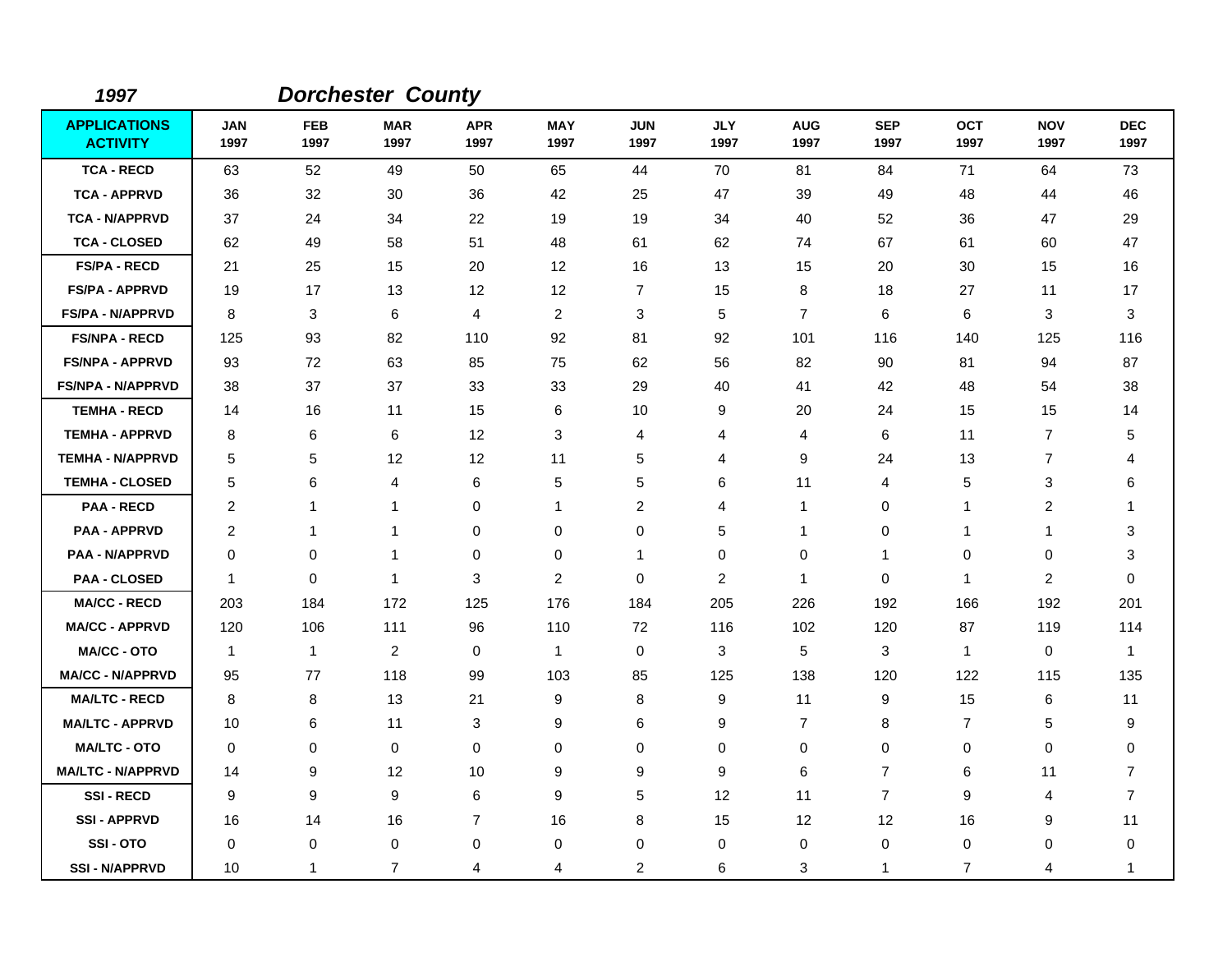| 1997                             |                    |                    | <b>Dorchester County</b> |                    |                    |                    |                    |                    |                    |                    |                    |                    |
|----------------------------------|--------------------|--------------------|--------------------------|--------------------|--------------------|--------------------|--------------------|--------------------|--------------------|--------------------|--------------------|--------------------|
| <b>CASELOAD</b><br><b>COUNTS</b> | <b>JAN</b><br>1997 | <b>FEB</b><br>1997 | <b>MAR</b><br>1997       | <b>APR</b><br>1997 | <b>MAY</b><br>1997 | <b>JUN</b><br>1997 | <b>JLY</b><br>1997 | <b>AUG</b><br>1997 | <b>SEP</b><br>1997 | <b>OCT</b><br>1997 | <b>NOV</b><br>1997 | <b>DEC</b><br>1997 |
| <b>TCA - CASE/PAID</b>           | 454                | 444                | 433                      | 422                | 425                | 398                | 384                | 364                | 351                | 350                | 346                | 356                |
| <b>TCA - ADULT/RECIP</b>         | 364                | 355                | 259                      | 338                | 344                | 309                | 308                | 273                | 269                | 275                | 266                | 285                |
| <b>TCA - CHILD/RECIP</b>         | 847                | 810                | 822                      | 784                | 781                | 724                | 737                | 674                | 635                | 643                | 614                | 652                |
| <b>TCA - TOTAL/RECIP</b>         | 1,211              | 1,165              | 1,181                    | 1,122              | 1,125              | 1,033              | 1,045              | 947                | 904                | 918                | 880                | 937                |
| <b>TCA - NET/EXPEND</b>          | \$129,263          | \$126,350          | \$129,320                | \$117,752          | \$121,276          | \$114,114          | \$108,445          | \$96,794           | \$93,102           | \$95,079           | \$97,366           | \$101,306          |
| <b>FS/PA - H/HOLD CERT</b>       | 588                | 589                | 587                      | 572                | 580                | 557                | 545                | 518                | 485                | 483                | 485                | 497                |
| <b>FS/PA - H/HOLD PART</b>       | 586                | 587                | 586                      | 572                | 580                | 556                | 543                | 518                | 485                | 481                | 484                | 497                |
| <b>FS/PA - INDVD PART</b>        | 1,218              | 1,217              | 1,183                    | 1,163              | 1,171              | 1,120              | 1,078              | 1,014              | 941                | 921                | 891                | 902                |
| <b>FS/NPA - H/HOLD CERT</b>      | 927                | 933                | 931                      | 946                | 925                | 924                | 910                | 914                | 933                | 934                | 934                | 956                |
| <b>FS/NPA - H/HOLD PART</b>      | 920                | 924                | 920                      | 938                | 919                | 917                | 902                | 907                | 928                | 927                | 930                | 946                |
| <b>FS/NPA - INDVD PART</b>       | 2,139              | 2,145              | 2,162                    | 2,180              | 2,159              | 2,154              | 2,128              | 2,156              | 2,204              | 2,209              | 2,223              | 2,257              |
| <b>FS/TOTAL - ISSUED</b>         | \$232,121          | \$232,772          | \$230,268                | \$227,993          | \$225,033          | \$220,201          | \$215,329          | \$208,253          | \$203,733          | \$207,085          | \$206,359          | \$210,226          |
| <b>GPA/PW - CASE/PAID</b>        | $\mathbf{1}$       | $\mathbf{1}$       | $\overline{2}$           | 5                  | 1                  | 0                  | 1                  | 0                  | 0                  | 0                  | 0                  | 0                  |
| <b>TEMHA - CASE/PAID</b>         | 49                 | 55                 | 52                       | 66                 | 55                 | 49                 | 55                 | 44                 | 50                 | 51                 | 61                 | 62                 |
| <b>TEMHA - RECIP</b>             | 48                 | 53                 | 52                       | 66                 | 55                 | 49                 | 55                 | 44                 | 49                 | 50                 | 61                 | 61                 |
| <b>TEMHA - NET/EXPEND</b>        | \$3,624            | $-$11,407$         | \$1,612                  | $-$1,598$          | \$11,000           | \$4,428            | -\$400             | \$3,992            | \$3,625            | \$2,816            | \$2,636            | \$4,400            |
| <b>PAA - CASE/PAID</b>           | 31                 | 33                 | 32                       | 28                 | 26                 | 28                 | 32                 | 31                 | 30                 | 30                 | 29                 | 36                 |
| <b>PAA - RECIP</b>               | 31                 | 33                 | 32                       | 28                 | 26                 | 28                 | 32                 | 31                 | 30                 | 30                 | 29                 | 36                 |
| <b>PAA - NET/EXPEND</b>          | \$9,333            | \$10,116           | \$8,543                  | \$6,087            | \$5,923            | \$5,716            | \$8,887            | \$8,247            | \$8,213            | \$8,213            | \$7,044            | \$7,130            |
| <b>MA\CC - CUC</b>               | 1,001              | 1,075              | 1,039                    | 1,095              | 1,060              | 1,123              | 1,057              | 1,079              | 1,163              | 1,076              | 1,160              | 1,077              |
| <b>MA\CC - SPEND DOWN</b>        | 14                 | 18                 | 11                       | 17                 | 12                 | 16                 | 9                  | 14                 | 19                 | 11                 | 14                 | 12                 |
| <b>MAILTC - CUC</b>              | 198                | 198                | 201                      | 199                | 200                | 204                | 202                | 199                | 203                | 201                | 200                | 202                |
| <b>MAILTC - SPEND DOWN</b>       | 0                  | 0                  | $\mathbf 0$              | 0                  | 0                  | 0                  | 0                  | $\mathbf 0$        | $\Omega$           | $\Omega$           | 0                  | $\mathbf 0$        |
| SSI-CUC                          | 832                | 841                | 837                      | 844                | 837                | 838                | 837                | 835                | 840                | 828                | 829                | 816                |
| <b>TCA - RECONS</b>              | 70                 | 61                 | 55                       | 40                 | 36                 | 21                 | 22                 | 34                 | 18                 | 37                 | 27                 | 32                 |
| <b>PAA - RECONS</b>              | $\Omega$           | 0                  | $\mathbf 0$              | 0                  | 1                  | $\mathbf 0$        | 0                  | 0                  | $\mathbf 0$        | 0                  | $\mathbf 0$        | 0                  |
| <b>PA/FS - RECONS</b>            | 98                 | 78                 | 85                       | 61                 | 66                 | 46                 | 50                 | 49                 | 58                 | 44                 | 57                 | 72                 |
| <b>NPA/FS - RECONS</b>           | 96                 | 98                 | 100                      | 77                 | 87                 | 76                 | 80                 | 71                 | 93                 | 92                 | 85                 | 87                 |
| <b>MA/CC - RECONS</b>            | 93                 | 84                 | 77                       | 61                 | 66                 | 79                 | 80                 | 53                 | 82                 | 78                 | 81                 | 90                 |
| <b>MA/LTC - RECONS</b>           | $\mathbf{1}$       | 8                  | 4                        | 3                  | 8                  | 5                  | 8                  | 0                  | 6                  | 5                  | $\overline{2}$     | $\mathbf{1}$       |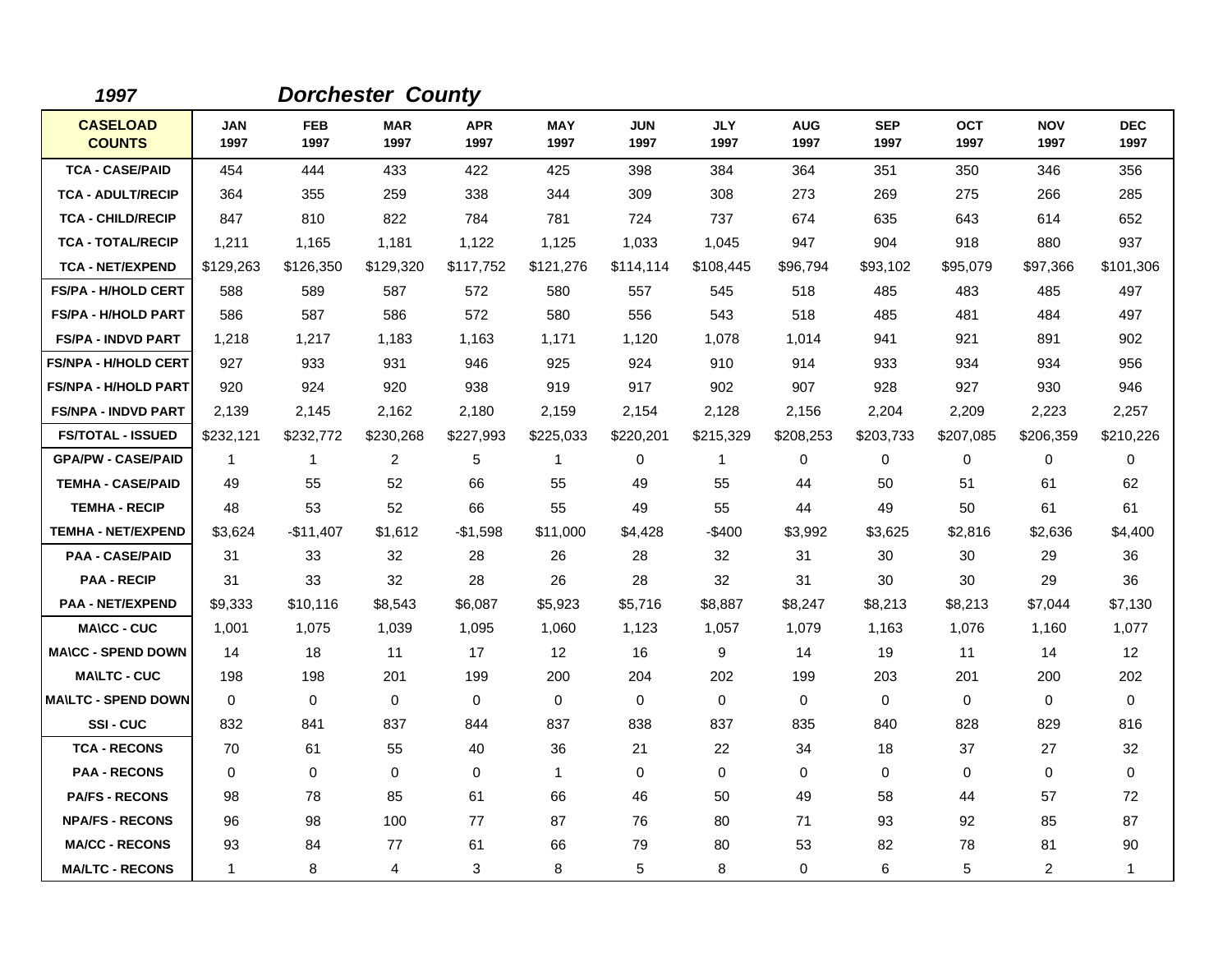| 1998                                   |                    |                    | <b>Dorchester County</b> |                    |                         |                    |                    |                    |                    |                    |                    |                    |
|----------------------------------------|--------------------|--------------------|--------------------------|--------------------|-------------------------|--------------------|--------------------|--------------------|--------------------|--------------------|--------------------|--------------------|
| <b>APPLICATIONS</b><br><b>ACTIVITY</b> | <b>JAN</b><br>1998 | <b>FEB</b><br>1998 | <b>MAR</b><br>1998       | <b>APR</b><br>1998 | <b>MAY</b><br>1998      | <b>JUN</b><br>1998 | <b>JLY</b><br>1998 | <b>AUG</b><br>1998 | <b>SEP</b><br>1998 | <b>OCT</b><br>1998 | <b>NOV</b><br>1998 | <b>DEC</b><br>1998 |
| <b>TCA - RECD</b>                      | 62                 | 49                 | 46                       | 47                 | 55                      | 40                 | 62                 | 46                 | 40                 | 45                 | 31                 | 42                 |
| <b>TCA - APPRVD</b>                    | 40                 | 44                 | 36                       | 24                 | 30                      | 25                 | 32                 | 24                 | 26                 | 30                 | 22                 | 24                 |
| <b>TCA - N/APPRVD</b>                  | 29                 | 24                 | 29                       | 23                 | 25                      | 34                 | 31                 | 35                 | 30                 | 29                 | 22                 | 25                 |
| <b>TCA - CLOSED</b>                    | 34                 | 50                 | 37                       | 53                 | 40                      | 51                 | 74                 | 42                 | 53                 | 57                 | 28                 | 33                 |
| <b>FS/PA - RECD</b>                    | 20                 | 16                 | 10                       | 9                  | 12                      | 14                 | 16                 | 16                 | $12 \overline{ }$  | 19                 | 11                 | 16                 |
| <b>FS/PA - APPRVD</b>                  | 13                 | 16                 | 14                       | 8                  | 9                       | 13                 | 19                 | 10                 | 13                 | 17                 | 11                 | 14                 |
| <b>FS/PA - N/APPRVD</b>                | $\overline{7}$     | 5                  | $\overline{c}$           | $\overline{2}$     | 3                       | 4                  | $\overline{c}$     | 4                  | 2                  | $\overline{c}$     | 5                  | $\overline{7}$     |
| <b>FS/NPA - RECD</b>                   | 149                | 96                 | 111                      | 101                | 112                     | 99                 | 117                | 119                | 122                | 119                | 104                | 123                |
| <b>FS/NPA - APPRVD</b>                 | 96                 | 78                 | 75                       | 70                 | 82                      | 75                 | 75                 | 66                 | 86                 | 87                 | 101                | 93                 |
| <b>FS/NPA - N/APPRVD</b>               | 36                 | 42                 | 39                       | 41                 | 41                      | 40                 | 40                 | 52                 | 60                 | 58                 | 45                 | 40                 |
| <b>TEMHA - RECD</b>                    | 17                 | $\overline{7}$     | 9                        | 12                 | 18                      | 9                  | 11                 | 15                 | 16                 | 14                 | 8                  | 12                 |
| <b>TEMHA - APPRVD</b>                  | 4                  | 6                  | 4                        | 5                  | $\overline{7}$          | 11                 | 6                  | 2                  | 6                  | 5                  | 5                  | $\overline{7}$     |
| <b>TEMHA - N/APPRVD</b>                | 10                 | 12                 | 5                        | 6                  | 10                      | 10                 | 6                  | 8                  | 14                 | 9                  | 11                 | 5                  |
| <b>TEMHA - CLOSED</b>                  | 14                 | 15                 | 3                        | 9                  | $\overline{7}$          | 5                  | 6                  | $\overline{7}$     | $\overline{4}$     | $\overline{7}$     | 6                  | 5                  |
| <b>PAA - RECD</b>                      | 2                  | $\mathbf{1}$       | 1                        | 0                  | 0                       | $\overline{c}$     | 1                  | 4                  | $\mathbf 0$        | 0                  | 0                  | 1                  |
| <b>PAA - APPRVD</b>                    | $\overline{c}$     | 3                  | 0                        | 1                  | $\overline{\mathbf{c}}$ | $\mathbf 0$        | 3                  | $\overline{c}$     | $\overline{c}$     | 1                  | -1                 | -1                 |
| <b>PAA - N/APPRVD</b>                  | 3                  | $\mathbf 0$        | 0                        | $\overline{2}$     | 3                       | 1                  | $\mathbf 1$        | $\mathbf{1}$       | 0                  | 1                  | 0                  | 0                  |
| <b>PAA - CLOSED</b>                    | -1                 | $\overline{c}$     | $\Omega$                 | $\mathbf 0$        | $\mathbf{1}$            | $\mathbf{1}$       | 4                  | $\overline{c}$     | $\overline{2}$     | $\overline{c}$     | -1                 | $\Omega$           |
| <b>MA/CC - RECD</b>                    | 217                | 187                | 230                      | 168                | 165                     | 262                | 272                | 221                | 225                | 265                | 172                | 218                |
| <b>MA/CC - APPRVD</b>                  | 156                | 112                | 163                      | 107                | 138                     | 120                | 140                | 168                | 144                | 143                | 102                | 180                |
| <b>MA/CC - OTO</b>                     | 2                  | 3                  | $\mathbf{1}$             | 0                  | $\mathbf{1}$            | $\overline{2}$     | $\mathbf{1}$       | 0                  | 2                  | 2                  | $\overline{a}$     | $\overline{2}$     |
| <b>MA/CC - N/APPRVD</b>                | 121                | 116                | 116                      | 125                | 104                     | 93                 | 148                | 160                | 189                | 153                | 133                | 167                |
| <b>MA/LTC - RECD</b>                   | 13                 | 9                  | 8                        | 8                  | 6                       | 12                 | $\overline{7}$     | 11                 | 9                  | 9                  | 10                 | 8                  |
| <b>MA/LTC - APPRVD</b>                 | 15                 | 5                  | 9                        | 9                  | 10                      | 13                 | 4                  | 11                 | 2                  | $\overline{7}$     | 5                  | $\overline{7}$     |
| <b>MA/LTC - OTO</b>                    | $\mathbf 0$        | 0                  | 0                        | 0                  | 0                       | $\mathbf 0$        | 0                  | 0                  | 0                  | 0                  | 0                  | 0                  |
| <b>MA/LTC - N/APPRVD</b>               | 11                 | 6                  | 8                        | 9                  | 8                       | 13                 | 5                  | 14                 | 6                  | 4                  | 6                  | 3                  |
| <b>SSI-RECD</b>                        | 16                 | $\overline{7}$     | 12                       | $\overline{7}$     | 5                       | 6                  | 14                 | 9                  | $\overline{7}$     | 18                 | 6                  | 5                  |
| <b>SSI-APPRVD</b>                      | 27                 | 10                 | 26                       | 16                 | 8                       | 10                 | 17                 | 23                 | 10                 | 30                 | 8                  | 12                 |
| SSI-OTO                                | $\mathbf 0$        | 0                  | 0                        | 0                  | 0                       | 0                  | 0                  | 0                  | 0                  | 0                  | 0                  | 0                  |
| <b>SSI - N/APPRVD</b>                  | 10                 | $\overline{7}$     | 13                       | 8                  | 3                       | 6                  | 3                  | 8                  | 3                  | 13                 | $\overline{2}$     | 5                  |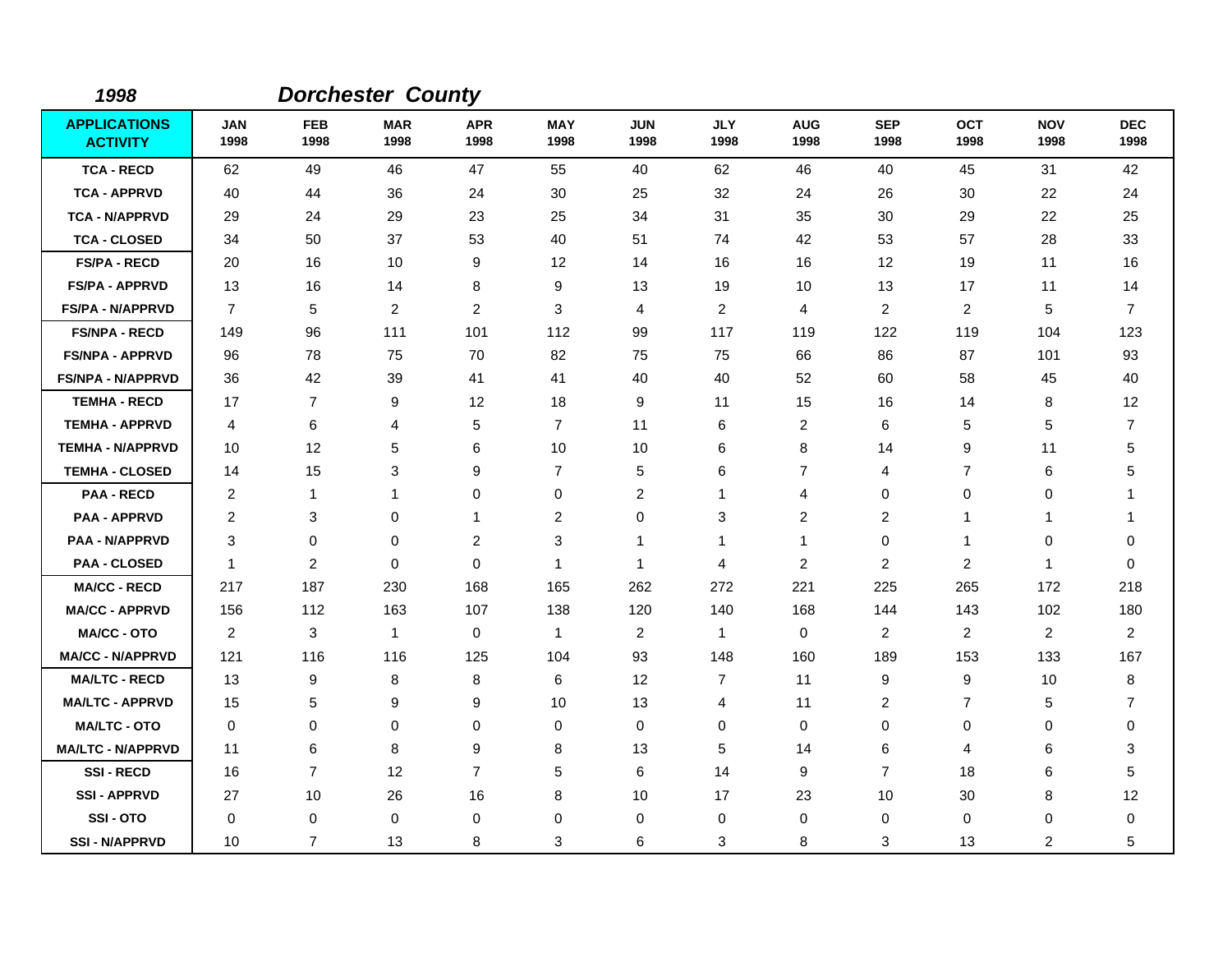| 1998                             |                    |                    | <b>Dorchester County</b> |                    |                    |                    |                    |                    |                    |                    |                    |                    |
|----------------------------------|--------------------|--------------------|--------------------------|--------------------|--------------------|--------------------|--------------------|--------------------|--------------------|--------------------|--------------------|--------------------|
| <b>CASELOAD</b><br><b>COUNTS</b> | <b>JAN</b><br>1998 | <b>FEB</b><br>1998 | <b>MAR</b><br>1998       | <b>APR</b><br>1998 | <b>MAY</b><br>1998 | <b>JUN</b><br>1998 | <b>JLY</b><br>1998 | <b>AUG</b><br>1998 | <b>SEP</b><br>1998 | <b>OCT</b><br>1998 | <b>NOV</b><br>1998 | <b>DEC</b><br>1998 |
| <b>TCA - CASE/PAID</b>           | 383                | 382                | 384                      | 367                | 368                | 355                | 325                | 309                | 291                | 271                | 269                | 266                |
| <b>TCA - ADULT/RECIP</b>         | 292                | 298                | 295                      | 285                | 274                | 259                | 219                | 215                | 200                | 176                | 176                | 174                |
| <b>TCA - CHILD/RECIP</b>         | 683                | 671                | 664                      | 650                | 653                | 628                | 540                | 542                | 491                | 466                | 455                | 475                |
| <b>TCA - TOTAL/RECIP</b>         | 975                | 969                | 959                      | 934                | 927                | 887                | 759                | 757                | 691                | 642                | 631                | 649                |
| <b>TCA - NET/EXPEND</b>          | \$107,401          | \$108,523          | \$108,105                | \$103,805          | \$105,734          | \$100,685          | \$91,894           | \$93,745           | \$88,838           | \$85,468           | \$84,776           | \$87,314           |
| <b>FS/PA - H/HOLD CERT</b>       | 500                | 506                | 508                      | 497                | 482                | 469                | 458                | 442                | 437                | 430                | 435                | 428                |
| <b>FS/PA - H/HOLD PART</b>       | 500                | 505                | 506                      | 497                | 480                | 466                | 454                | 441                | 436                | 428                | 434                | 427                |
| <b>FS/PA - INDVD PART</b>        | 956                | 984                | 995                      | 985                | 940                | 922                | 857                | 812                | 782                | 750                | 749                | 731                |
| <b>FS/NPA - H/HOLD CERT</b>      | 976                | 967                | 960                      | 960                | 968                | 967                | 944                | 924                | 904                | 920                | 925                | 947                |
| <b>FS/NPA - H/HOLD PART</b>      | 969                | 964                | 956                      | 958                | 963                | 961                | 940                | 919                | 899                | 915                | 922                | 942                |
| <b>FS/NPA - INDVD PART</b>       | 2,281              | 2,261              | 2,228                    | 2,243              | 2,268              | 2,246              | 2,235              | 2,194              | 2,176              | 2,210              | 2,203              | 2,232              |
| <b>FS/TOTAL - ISSUED</b>         | \$214,636          | \$219,352          | \$216,378                | \$216,332          | \$213,711          | \$210,501          | \$200,568          | \$192,848          | \$186,814          | \$192,037          | \$192,909          | \$196,764          |
| <b>GPA/PW - CASE/PAID</b>        | $\Omega$           | $\Omega$           | $\Omega$                 | 0                  | 0                  | $\Omega$           | 0                  | 0                  | $\Omega$           | $\Omega$           | 0                  | $\Omega$           |
| <b>TEMHA - CASE/PAID</b>         | 63                 | 52                 | 52                       | 46                 | 50                 | 50                 | 56                 | 48                 | 51                 | 56                 | 54                 | 52                 |
| <b>TEMHA - RECIP</b>             | 59                 | 51                 | 52                       | 44                 | 48                 | 48                 | 58                 | 48                 | 51                 | 54                 | 52                 | 52                 |
| <b>TEMHA - NET/EXPEND</b>        | (\$8,631)          | \$8,518            | (\$16,796)               | (\$17,470)         | (\$4,221)          | \$11,985           | \$8,401            | \$4,861            | (\$931)            | \$9,578            | \$12,870           | \$15,384           |
| <b>PAA - CASE/PAID</b>           | 38                 | 37                 | 33                       | 35                 | 38                 | 38                 | 33                 | 35                 | 36                 | 36                 | 34                 | 33                 |
| <b>PAA - RECIP</b>               | 38                 | 37                 | 33                       | 35                 | 38                 | 38                 | 33                 | 35                 | 36                 | 36                 | 34                 | 33                 |
| <b>PAA - NET/EXPEND</b>          | \$8,546            | \$9,344            | \$7,865                  | \$8,012            | \$9,715            | \$8,450            | \$8,211            | \$7,236            | \$6,467            | \$9,595            | \$7,005            | \$6,943            |
| <b>MA\CC - CUC</b>               | 1,098              | 1,160              | 1,142                    | 1,195              | 1,185              | 1,253              | 1,192              | 1,205              | 1,300              | 1,245              | 1,303              | 1,300              |
| <b>MA\CC - SPEND DOWN</b>        | 10                 | 16                 | 18                       | 25                 | 21                 | 24                 | 17                 | 16                 | 24                 | 23                 | 29                 | 19                 |
| <b>MA\LTC - CUC</b>              | 205                | 207                | 210                      | 206                | 211                | 214                | 214                | 220                | 217                | 214                | 211                | 211                |
| <b>MA\LTC - SPEND DOWN</b>       | $\Omega$           | $\Omega$           | $\mathbf{0}$             | $\Omega$           | $\mathbf 0$        | $\Omega$           | $\Omega$           | 0                  | $\Omega$           | $\Omega$           | $\mathbf 0$        | $\Omega$           |
| SSI-CUC                          | 822                | 815                | 811                      | 821                | 810                | 810                | 810                | 823                | 825                | 835                | 846                | 838                |
| <b>TCA - RECONS</b>              | 44                 | 50                 | 42                       | 32                 | 32                 | 41                 | 40                 | 25                 | 35                 | 22                 | 19                 | 34                 |
| <b>PAA - RECONS</b>              | $\Omega$           | $\Omega$           | $\mathbf{0}$             | $\Omega$           | 2                  | $\Omega$           | $\Omega$           | 0                  | $\Omega$           | $\Omega$           | $\Omega$           | 0                  |
| <b>PA/FS - RECONS</b>            | 74                 | 61                 | 69                       | 50                 | 51                 | 63                 | 62                 | 58                 | 72                 | 41                 | 67                 | 68                 |
| <b>NPA/FS - RECONS</b>           | 97                 | 90                 | 106                      | 78                 | 92                 | 83                 | 95                 | 76                 | 80                 | 89                 | 107                | 166                |
| <b>MA/CC - RECONS</b>            | 90                 | 97                 | 77                       | 80                 | 97                 | 88                 | 101                | 70                 | 101                | 69                 | 113                | 135                |
| <b>MA/LTC - RECONS</b>           | 6                  | $\overline{2}$     | $\overline{2}$           | 5                  | 8                  | 2                  | 4                  | 4                  | 3                  | $\overline{2}$     | 6                  | $\mathbf{3}$       |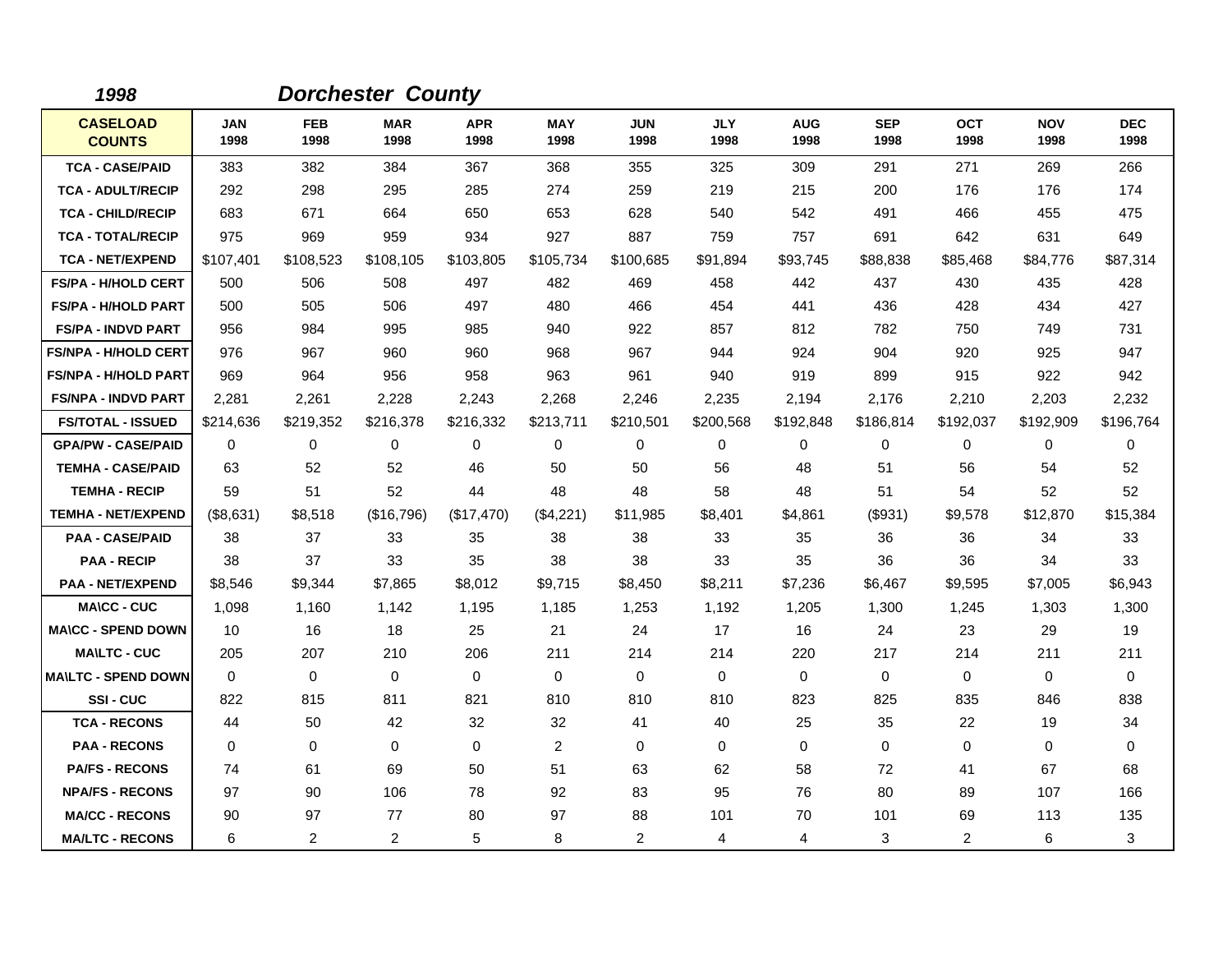| 1999                                   |                    |                    | <b>Dorchester County</b> |                    |                    |                    |                    |                    |                    |                    |                    |                    |
|----------------------------------------|--------------------|--------------------|--------------------------|--------------------|--------------------|--------------------|--------------------|--------------------|--------------------|--------------------|--------------------|--------------------|
| <b>APPLICATIONS</b><br><b>ACTIVITY</b> | <b>JAN</b><br>1999 | <b>FEB</b><br>1999 | <b>MAR</b><br>1999       | <b>APR</b><br>1999 | <b>MAY</b><br>1999 | <b>JUN</b><br>1999 | <b>JLY</b><br>1999 | <b>AUG</b><br>1999 | <b>SEP</b><br>1999 | <b>OCT</b><br>1999 | <b>NOV</b><br>1999 | <b>DEC</b><br>1999 |
| <b>TCA - RECD</b>                      | 46                 | 23                 | 32                       | 46                 | 29                 | 43                 | 47                 | 41                 | 23                 | 35                 | 21                 | 23                 |
| <b>TCA - APPRVD</b>                    | 26                 | 28                 | 20                       | 20                 | 15                 | 20                 | 22                 | 28                 | 26                 | 20                 | 30                 | 25                 |
| <b>TCA - N/APPRVD</b>                  | 13                 | 17                 | 21                       | 20                 | 16                 | 28                 | 27                 | 21                 | 18                 | 18                 | 25                 | 23                 |
| <b>TCA - CLOSED</b>                    | 29                 | 28                 | 28                       | 34                 | 42                 | 45                 | 35                 | 40                 | 41                 | 18                 | 28                 | 42                 |
| <b>FS/PA - RECD</b>                    | 13                 | 13                 | 13                       | 11                 | 15                 | 9                  | 12                 | 10                 | 12                 | 15                 | 18                 | 6                  |
| <b>FS/PA - APPRVD</b>                  | $\overline{7}$     | 12                 | 17                       | 11                 | 14                 | 5                  | 10                 | 9                  | 9                  | 13                 | 15                 | 7                  |
| <b>FS/PA - N/APPRVD</b>                | $\mathbf{1}$       | 6                  | 3                        | 4                  | $\overline{2}$     | 3                  | 8                  | $\overline{1}$     | 3                  | 4                  | 4                  | $\mathbf 1$        |
| <b>FS/NPA - RECD</b>                   | 125                | 101                | 113                      | 95                 | 79                 | 96                 | 122                | 87                 | 93                 | 125                | 105                | 115                |
| <b>FS/NPA - APPRVD</b>                 | 70                 | 81                 | 115                      | 72                 | 54                 | 53                 | 79                 | 76                 | 81                 | 85                 | 86                 | 109                |
| <b>FS/NPA - N/APPRVD</b>               | 46                 | 44                 | 44                       | 21                 | 28                 | 40                 | 57                 | 32                 | 33                 | 42                 | 45                 | 42                 |
| <b>TEMHA - RECD</b>                    | 9                  | 6                  | 14                       | 13                 | 13                 | 13                 | 5                  | 8                  | 11                 | 10                 | 8                  | 7                  |
| <b>TEMHA - APPRVD</b>                  | 3                  | 6                  | 5                        | 5                  | 10                 | 5                  | 8                  | 4                  | 6                  | 4                  | 4                  | 5                  |
| <b>TEMHA - N/APPRVD</b>                | 7                  | 4                  | $\overline{7}$           | $\overline{7}$     | 11                 | 9                  | $\overline{7}$     | 4                  | $\overline{c}$     | 8                  | 9                  | 6                  |
| <b>TEMHA - CLOSED</b>                  | 5                  | $\overline{7}$     | 4                        | 10                 | 9                  | 6                  | 6                  | 7                  | 2                  | 9                  | 8                  | Δ                  |
| <b>PAA - RECD</b>                      | 0                  | 0                  | 0                        | 0                  | $\mathbf 0$        | $\overline{c}$     | 0                  | $\mathbf{1}$       | $\mathbf 0$        | 1                  | 1                  | $\mathbf 0$        |
| <b>PAA - APPRVD</b>                    | 2                  | 0                  | 0                        | 0                  | 1                  | 3                  | 1                  | $\mathbf 1$        | $\overline{c}$     | 1                  | 1                  |                    |
| <b>PAA - N/APPRVD</b>                  | 3                  | 0                  | 0                        | 0                  | 1                  | 1                  | 0                  | $\mathbf 1$        | 1                  | 1                  | 1                  | 1                  |
| <b>PAA - CLOSED</b>                    | 0                  | $\overline{c}$     | $\mathbf 0$              | $\mathbf{1}$       | $\overline{2}$     | $\overline{c}$     | 4                  | 3                  | $\mathbf{1}$       | 2                  | 3                  | $\overline{4}$     |
| <b>MA/CC - RECD</b>                    | 172                | 180                | 224                      | 234                | 190                | 187                | 203                | 210                | 233                | 203                | 142                | 141                |
| <b>MA/CC - APPRVD</b>                  | 165                | 154                | 300                      | 169                | 196                | 142                | 156                | 153                | 170                | 140                | 102                | 119                |
| <b>MA/CC - OTO</b>                     | $\mathbf 0$        | $\overline{2}$     | $\mathbf{1}$             | 3                  | 0                  | 5                  | $\overline{2}$     | 3                  | $\overline{c}$     | $\mathbf{1}$       | $\mathbf{1}$       | 3                  |
| <b>MA/CC - N/APPRVD</b>                | 133                | 116                | 109                      | 116                | 144                | 100                | 100                | 107                | 106                | 94                 | 95                 | 92                 |
| <b>MA/LTC - RECD</b>                   | 9                  | 10                 | 9                        | 12                 | 11                 | 6                  | 3                  | 8                  | 9                  | 4                  | 7                  | 5                  |
| <b>MA/LTC - APPRVD</b>                 | 8                  | $\overline{7}$     | $\overline{7}$           | 8                  | 14                 | 5                  | $\overline{7}$     | $\overline{7}$     | $\overline{7}$     | 2                  | 6                  | $\overline{4}$     |
| <b>MA/LTC - OTO</b>                    | 0                  | $\mathbf 0$        | $\mathbf 0$              | 0                  | 0                  | 0                  | $\mathbf 0$        | $\mathbf 0$        | $\mathbf 0$        | $\mathbf 0$        | 0                  | 0                  |
| <b>MA/LTC - N/APPRVD</b>               | 7                  | 4                  | 6                        | 6                  | 12                 | 5                  | $\overline{7}$     | 3                  | 6                  | 3                  | 10                 | 6                  |
| <b>SSI-RECD</b>                        | 8                  | 10                 | 15                       | 12                 | 15                 | 12                 | 3                  | 11                 | 15                 | $\overline{7}$     | 6                  | $\overline{2}$     |
| <b>SSI-APPRVD</b>                      | 11                 | 15                 | 34                       | 21                 | 17                 | 15                 | 14                 | 22                 | 18                 | 12                 | 15                 | 6                  |
| SSI-OTO                                | 0                  | 0                  | $\mathbf{0}$             | 0                  | 0                  | 0                  | 0                  | 0                  | $\mathbf{1}$       | 0                  | 0                  | $\Omega$           |
| <b>SSI - N/APPRVD</b>                  | 1                  | 5                  | 11                       | 6                  | 11                 | 8                  | 4                  | 3                  | $\overline{7}$     | 2                  | 6                  | 5                  |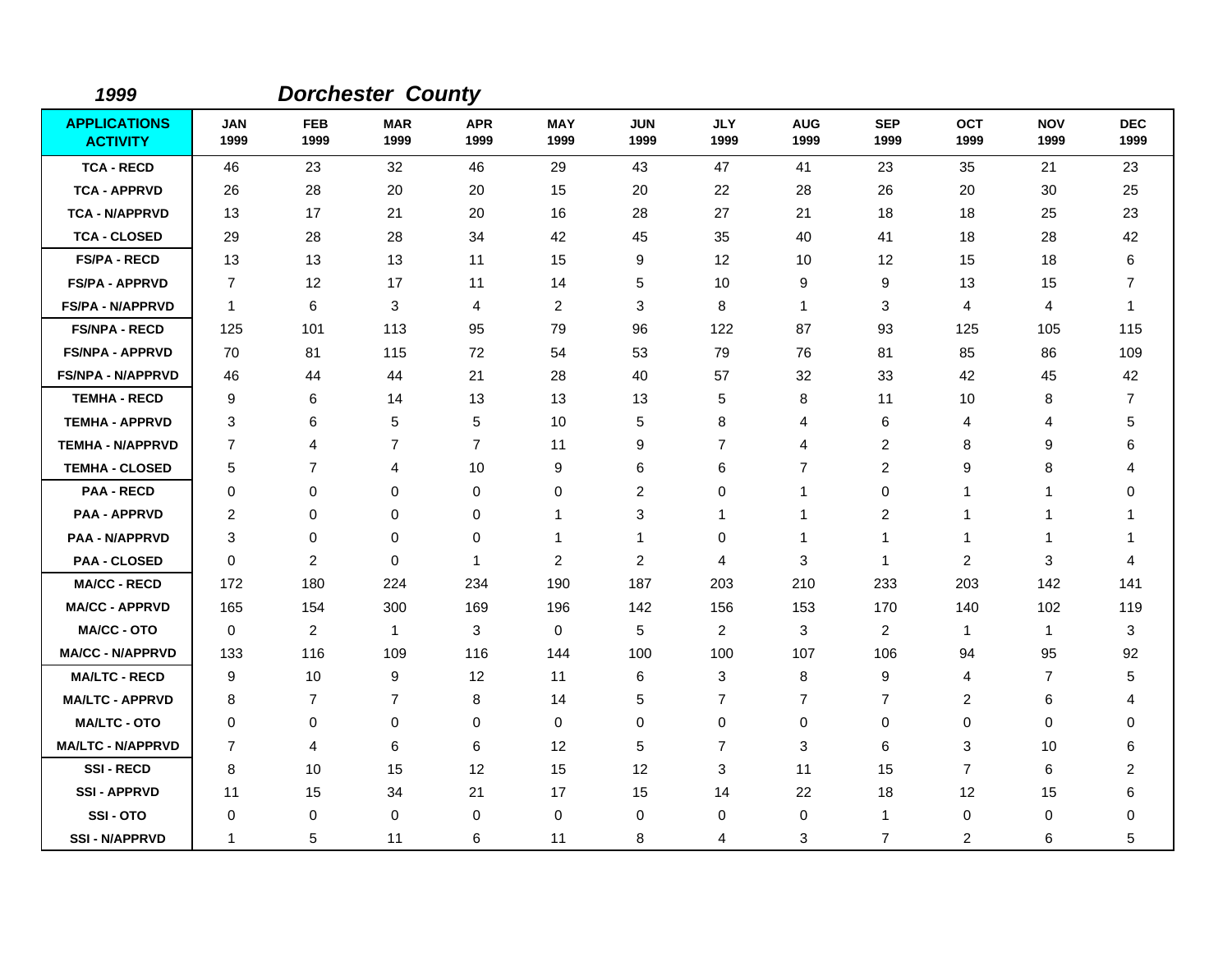| 1999                             |                    |                    | <b>Dorchester County</b> |                    |                    |                    |                    |                    |                    |                    |                    |                    |
|----------------------------------|--------------------|--------------------|--------------------------|--------------------|--------------------|--------------------|--------------------|--------------------|--------------------|--------------------|--------------------|--------------------|
| <b>CASELOAD</b><br><b>COUNTS</b> | <b>JAN</b><br>1999 | <b>FEB</b><br>1999 | <b>MAR</b><br>1999       | <b>APR</b><br>1999 | <b>MAY</b><br>1999 | <b>JUN</b><br>1999 | <b>JLY</b><br>1999 | <b>AUG</b><br>1999 | <b>SEP</b><br>1999 | <b>OCT</b><br>1999 | <b>NOV</b><br>1999 | <b>DEC</b><br>1999 |
| <b>TCA - CASE/PAID</b>           | 269                | 282                | 282                      | 280                | 269                | 260                | 259                | 267                | 270                | 267                | 284                | 277                |
| <b>TCA - ADULT/RECIP</b>         | 183                | 191                | 191                      | 193                | 182                | 178                | 174                | 178                | 184                | 178                | 195                | 191                |
| <b>TCA - CHILD/RECIP</b>         | 475                | 489                | 491                      | 493                | 457                | 437                | 423                | 463                | 442                | 443                | 474                | 461                |
| <b>TCA - TOTAL/RECIP</b>         | 658                | 680                | 682                      | 686                | 639                | 615                | 597                | 641                | 626                | 621                | 669                | 652                |
| <b>TCA - NET/EXPEND</b>          | \$80,542           | \$82,557           | \$84,841                 | \$82,060           | \$77,323           | \$73,539           | \$77,060           | \$71,276           | \$82,085           | \$84,464           | \$83,830           | \$100,530          |
| <b>FS/PA - H/HOLD CERT</b>       | 424                | 433                | 427                      | 433                | 435                | 423                | 407                | 414                | 415                | 425                | 438                | 431                |
| <b>FS/PA - H/HOLD PART</b>       | 424                | 433                | 425                      | 433                | 435                | 422                | 406                | 413                | 415                | 424                | 438                | 430                |
| <b>FS/PA - INDVD PART</b>        | 735                | 771                | 752                      | 771                | 764                | 724                | 672                | 692                | 685                | 716                | 751                | 720                |
| <b>FS/NPA - H/HOLD CERT</b>      | 905                | 898                | 925                      | 904                | 895                | 873                | 868                | 852                | 855                | 851                | 844                | 886                |
| <b>FS/NPA - H/HOLD PART</b>      | 903                | 896                | 919                      | 902                | 891                | 870                | 865                | 849                | 852                | 845                | 841                | 882                |
| <b>FS/NPA - INDVD PART</b>       | 2,143              | 2,092              | 2,131                    | 2,063              | 2,059              | 2,030              | 2,021              | 2,011              | 2,016              | 1,952              | 1,925              | 2,013              |
| <b>FS/TOTAL - ISSUED</b>         | \$193,450          | \$194,170          | \$193,939                | \$193,919          | \$192,434          | \$187,605          | \$180,670          | \$178,712          | \$177,415          | \$176,917          | \$179,183          | \$184,174          |
| <b>GPA/PW - CASE/PAID</b>        | 0                  | 0                  | 0                        | 0                  | 0                  | 0                  | 0                  | 0                  | 0                  | 0                  | 0                  | 0                  |
| <b>TEMHA - CASE/PAID</b>         | 50                 | 57                 | 56                       | 53                 | 51                 | 47                 | 57                 | 44                 | 52                 | 48                 | 42                 | 53                 |
| <b>TEMHA - RECIP</b>             | 50                 | 56                 | 55                       | 49                 | 50                 | 45                 | 56                 | 43                 | 52                 | 45                 | 42                 | 53                 |
| <b>TEMHA - NET/EXPEND</b>        | \$5,640            | \$6,097            | \$4,375                  | \$840              | (\$3,028)          | \$1,966            | (\$1,198)          | \$4,084            | (\$4,603)          | \$10,157           | (\$450)            | \$7,601            |
| <b>PAA - CASE/PAID</b>           | 39                 | 35                 | 35                       | 34                 | 35                 | 31                 | 34                 | 31                 | 35                 | 32                 | 29                 | 26                 |
| <b>PAA - RECIP</b>               | 39                 | 35                 | 35                       | 34                 | 35                 | 31                 | 34                 | 31                 | 35                 | 32                 | 29                 | 26                 |
| <b>PAA - NET/EXPEND</b>          | \$10,586           | \$9,164            | \$9,053                  | \$8,437            | \$7,985            | \$7,632            | \$10,733           | \$8,024            | \$12,031           | \$10,211           | \$7,325            | \$6,128            |
| <b>MA\CC - CUC</b>               | 1,335              | 1,396              | 1,362                    | 1,456              | 1,460              | 1,526              | 1,482              | 1,471              | 1,564              | 1,490              | 1,506              | 1,451              |
| <b>MA\CC - SPEND DOWN</b>        | 17                 | 20                 | 17                       | 25                 | 27                 | 33                 | 28                 | 25                 | 34                 | 21                 | 26                 | 18                 |
| <b>MAILTC - CUC</b>              | 206                | 208                | 205                      | 202                | 208                | 208                | 206                | 206                | 205                | 203                | 207                | 201                |
| <b>MAILTC - SPEND DOWN</b>       | $\mathbf 0$        | 0                  | $\mathbf 0$              | $\mathbf 0$        | $\mathbf 0$        | $\mathbf 0$        | $\mathbf 0$        | 0                  | $\mathbf 0$        | 0                  | $\mathbf 0$        | $\mathbf 0$        |
| SSI-CUC                          | 833                | 839                | 836                      | 837                | 822                | 830                | 823                | 827                | 835                | 830                | 841                | 828                |
| <b>TCA - RECONS</b>              | 46                 | 37                 | 32                       | 13                 | 16                 | 52                 | 46                 | 39                 | 40                 | 39                 | 19                 | 24                 |
| <b>PAA - RECONS</b>              | 0                  | 1                  | $\mathbf 0$              | 0                  | $\overline{2}$     | $\mathbf 0$        | $\mathbf{1}$       | 0                  | $\mathbf 0$        | $\mathbf{1}$       | 0                  | $\mathbf 0$        |
| <b>PA/FS - RECONS</b>            | 65                 | 61                 | 55                       | 53                 | 54                 | 87                 | 76                 | 79                 | 59                 | 69                 | 58                 | 59                 |
| <b>NPA/FS - RECONS</b>           | 110                | 119                | 114                      | 147                | 129                | 124                | 139                | 134                | 135                | 106                | 115                | 119                |
| <b>MA/CC - RECONS</b>            | 104                | 125                | 118                      | 147                | 139                | 159                | 132                | 136                | 147                | 132                | 141                | 116                |
| <b>MA/LTC - RECONS</b>           | $\overline{2}$     | 4                  | 4                        | 3                  | 9                  | 8                  | $\overline{2}$     | 4                  | 6                  | 8                  | 8                  | 3                  |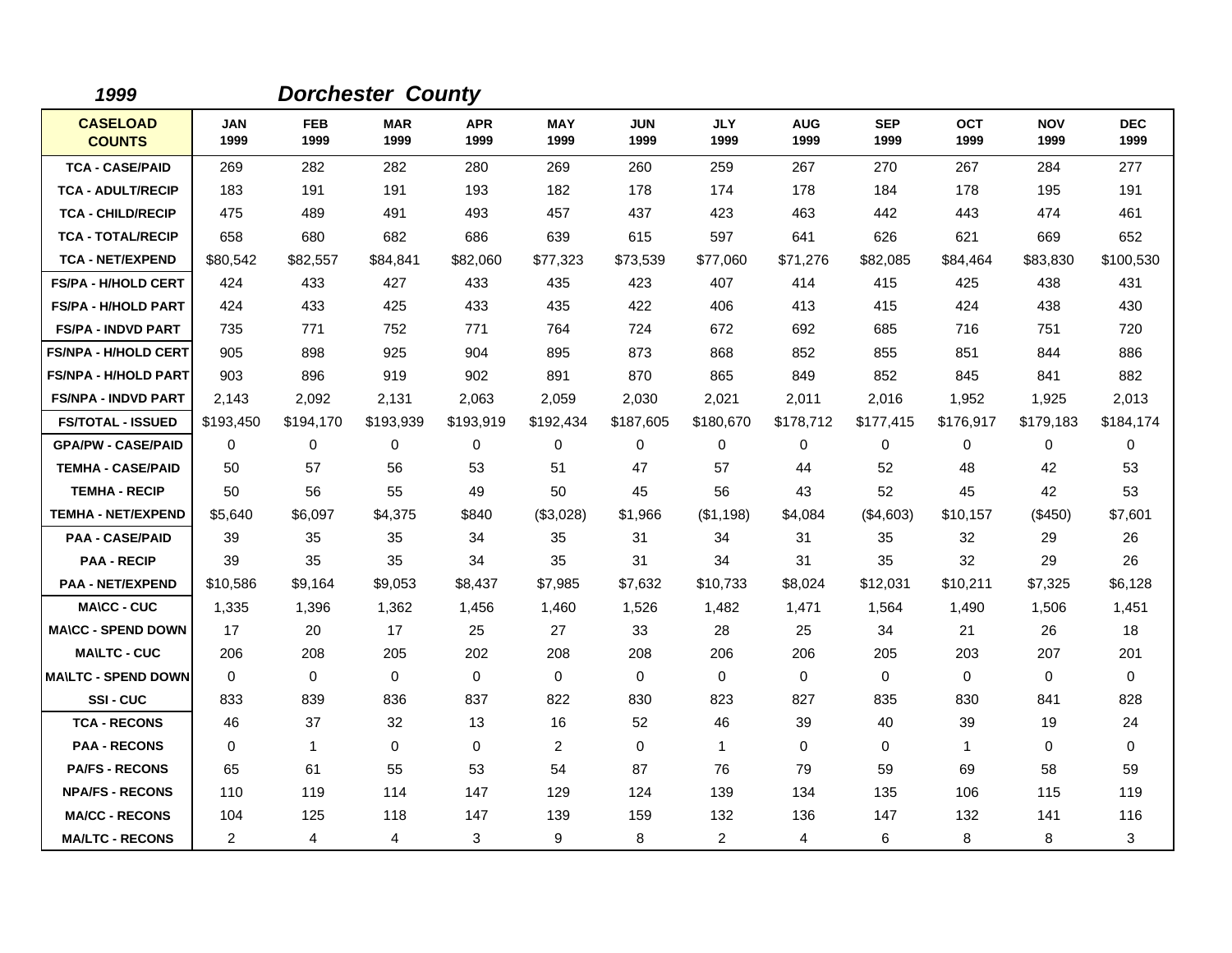| 2000                                   |                    |                    | <b>Dorchester County</b> |                    |                    |                    |                         |                    |                    |                |                    |                    |
|----------------------------------------|--------------------|--------------------|--------------------------|--------------------|--------------------|--------------------|-------------------------|--------------------|--------------------|----------------|--------------------|--------------------|
| <b>APPLICATIONS</b><br><b>ACTIVITY</b> | <b>JAN</b><br>2000 | <b>FEB</b><br>2000 | <b>MAR</b><br>2000       | <b>APR</b><br>2000 | <b>MAY</b><br>2000 | <b>JUN</b><br>2000 | <b>JLY</b><br>2000      | <b>AUG</b><br>2000 | <b>SEP</b><br>2000 | OCT<br>2000    | <b>NOV</b><br>2000 | <b>DEC</b><br>2000 |
| <b>TCA - RECD</b>                      | 26                 | 25                 | 27                       | 19                 | 16                 | 21                 | 15                      | 24                 | 30                 | 23             | 30                 | 22                 |
| <b>TCA - APPRVD</b>                    | 20                 | 14                 | 37                       | 16                 | 12                 | 16                 | 19                      | 26                 | 27                 | 26             | 22                 | 21                 |
| <b>TCA - N/APPRVD</b>                  | 19                 | 15                 | 11                       | 12                 | 8                  | 17                 | 13                      | 25                 | 17                 | 12             | 14                 | 6                  |
| <b>TCA - CLOSED</b>                    | 35                 | 42                 | 43                       | 43                 | 43                 | 29                 | 33                      | 24                 | 18                 | 22             | 34                 | 22                 |
| <b>FS/PA - RECD</b>                    | 9                  | 16                 | 14                       | 16                 | 11                 | $\overline{7}$     | 8                       | 13                 | 12                 | 8              | 8                  | 20                 |
| <b>FS/PA - APPRVD</b>                  | 8                  | 14                 | 16                       | 11                 | 11                 | 8                  | 5                       | 15                 | 14                 | 9              | 12                 | 24                 |
| <b>FS/PA - N/APPRVD</b>                | 4                  | 3                  | $\overline{2}$           | $\mathbf{1}$       | $\overline{7}$     | $\overline{c}$     | 3                       | $\overline{c}$     | 2                  | $\overline{2}$ | 0                  | $\overline{2}$     |
| <b>FS/NPA - RECD</b>                   | 131                | 107                | 97                       | 86                 | 93                 | 93                 | 83                      | 104                | 108                | 106            | 113                | 121                |
| <b>FS/NPA - APPRVD</b>                 | 103                | 103                | 89                       | 63                 | 61                 | 88                 | 57                      | 78                 | 87                 | 90             | 88                 | 95                 |
| <b>FS/NPA - N/APPRVD</b>               | 39                 | 59                 | 41                       | 34                 | 26                 | 53                 | 23                      | 39                 | 46                 | 25             | 42                 | 38                 |
| <b>TEMHA - RECD</b>                    | $\overline{7}$     | 4                  | 8                        | 12                 | 11                 | 12                 | 10                      | 12                 | 11                 | 6              | $\overline{7}$     | 8                  |
| <b>TEMHA - APPRVD</b>                  | 4                  | 5                  | 4                        | 2                  | 8                  | 6                  | 4                       | 11                 | $\overline{7}$     | 4              | 8                  | 5                  |
| <b>TEMHA - N/APPRVD</b>                | 8                  | 4                  | 4                        | $\overline{7}$     | 6                  | 5                  | 10                      | 8                  | $\overline{7}$     | 5              | $\overline{7}$     | $\overline{c}$     |
| <b>TEMHA - CLOSED</b>                  | 10                 | 10                 | 5                        | 3                  | 3                  | 8                  | 5                       | 4                  | 10                 | 8              | 6                  | 3                  |
| <b>PAA - RECD</b>                      | 0                  | 1                  | 0                        | 1                  | $\sqrt{3}$         | 1                  | 0                       | 0                  | $\mathbf 0$        | 0              | 1                  | $\mathbf 0$        |
| <b>PAA - APPRVD</b>                    | $\mathbf 1$        | 0                  | 0                        | 4                  | $\mathbf 0$        | 1                  | $\overline{\mathbf{c}}$ | 1                  | $\mathbf 0$        | 0              | 1                  |                    |
| <b>PAA - N/APPRVD</b>                  | $\mathbf 1$        | 1                  | 3                        | $\mathbf{1}$       | $\mathbf 0$        | 5                  | $\overline{c}$          | $\mathbf 1$        | 0                  | 0              | 1                  | 1                  |
| <b>PAA - CLOSED</b>                    | 0                  | 1                  | $\overline{2}$           | $\overline{c}$     | $\mathbf 0$        | 3                  | $\mathbf 0$             | -1                 | $\mathbf 0$        | 1              | 1                  | $\mathbf 0$        |
| <b>MA/CC - RECD</b>                    | 198                | 176                | 244                      | 206                | 188                | 204                | 209                     | 187                | 191                | 215            | 159                | 133                |
| <b>MA/CC - APPRVD</b>                  | 151                | 148                | 202                      | 126                | 132                | 148                | 133                     | 131                | 153                | 146            | 99                 | 116                |
| <b>MA/CC - OTO</b>                     | $\mathbf 0$        | 0                  | $\overline{4}$           | 1                  | $\overline{2}$     | $\mathbf{1}$       | $\overline{c}$          | $\overline{1}$     | 0                  | $\mathbf{1}$   | $\overline{2}$     | $\mathbf 0$        |
| <b>MA/CC - N/APPRVD</b>                | 100                | 91                 | 88                       | 91                 | 70                 | 80                 | 67                      | 88                 | 90                 | 73             | 70                 | 68                 |
| <b>MA/LTC - RECD</b>                   | 9                  | 5                  | 12                       | 11                 | 16                 | 11                 | 4                       | 8                  | 10                 | 8              | 3                  | 10                 |
| <b>MA/LTC - APPRVD</b>                 | $\overline{c}$     | 6                  | 8                        | 5                  | 3                  | $\overline{7}$     | 12                      | 9                  | 8                  | 3              | 8                  | 3                  |
| <b>MA/LTC - OTO</b>                    | 0                  | $\mathbf 0$        | 0                        | 0                  | 0                  | 0                  | 0                       | 0                  | 0                  | 0              | 0                  | 0                  |
| <b>MA/LTC - N/APPRVD</b>               | 3                  | 4                  | $\overline{7}$           | 5                  | 6                  | 11                 | 9                       | 6                  | 5                  | 6              | 16                 | 9                  |
| <b>SSI-RECD</b>                        | 6                  | 5                  | 6                        | 11                 | 13                 | 10                 | 8                       | 10                 | 8                  | 6              | 5                  | 6                  |
| <b>SSI-APPRVD</b>                      | 8                  | 9                  | 10                       | 16                 | 16                 | 16                 | 16                      | 15                 | 16                 | 11             | 13                 | 8                  |
| SSI-OTO                                | $\Omega$           | 0                  | 0                        | 0                  | 0                  | 0                  | 0                       | 0                  | 0                  | 0              | 0                  | 0                  |
| <b>SSI - N/APPRVD</b>                  | -1                 | 4                  | 3                        | 5                  | 3                  | 3                  | 5                       | $\overline{7}$     | $\overline{7}$     | 3              | 5                  | 5                  |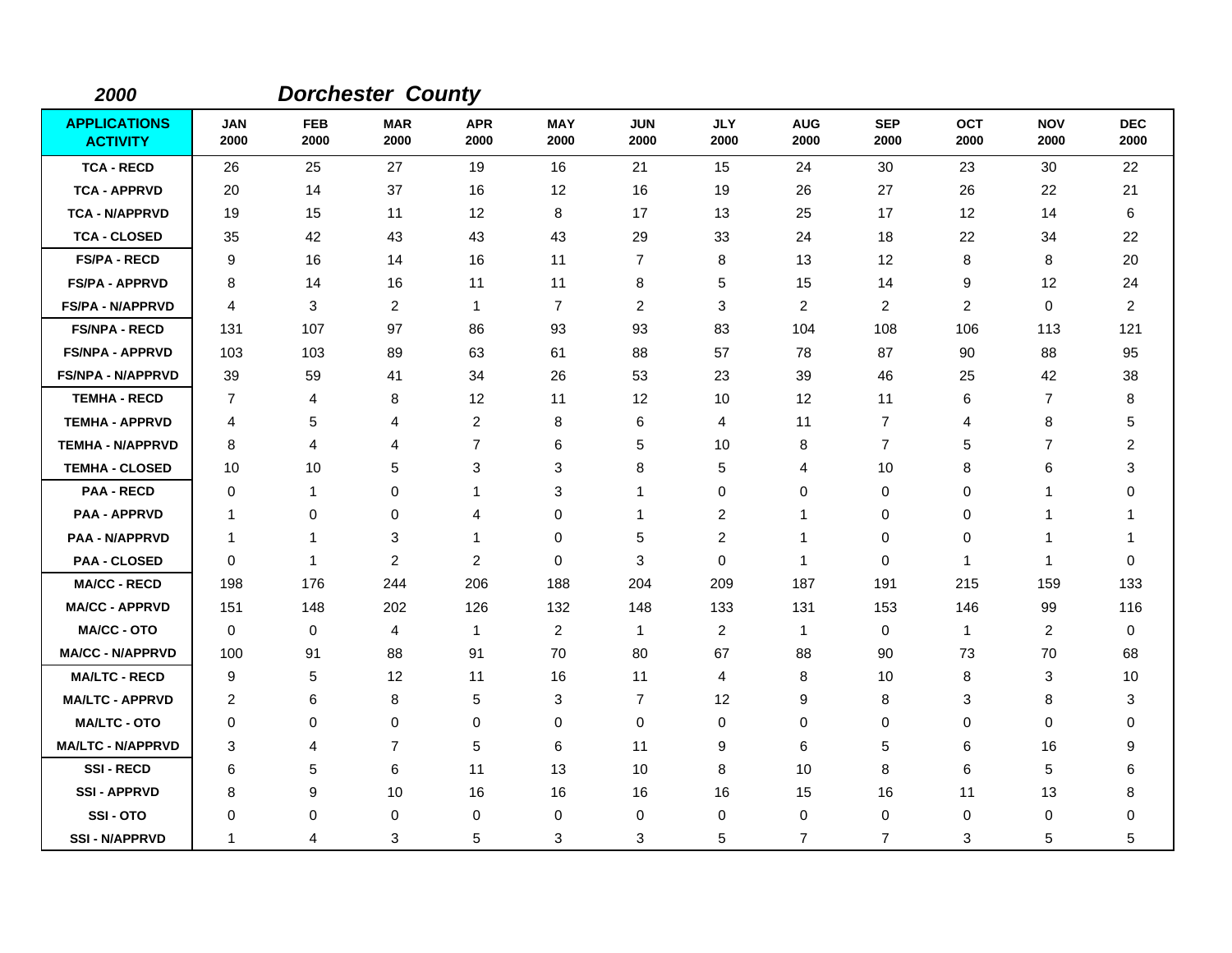| 2000                             |                    |                    | <b>Dorchester County</b> |                    |                    |                    |                    |                    |                    |                    |                    |                    |
|----------------------------------|--------------------|--------------------|--------------------------|--------------------|--------------------|--------------------|--------------------|--------------------|--------------------|--------------------|--------------------|--------------------|
| <b>CASELOAD</b><br><b>COUNTS</b> | <b>JAN</b><br>2000 | <b>FEB</b><br>2000 | <b>MAR</b><br>2000       | <b>APR</b><br>2000 | <b>MAY</b><br>2000 | <b>JUN</b><br>2000 | <b>JLY</b><br>2000 | <b>AUG</b><br>2000 | <b>SEP</b><br>2000 | <b>OCT</b><br>2000 | <b>NOV</b><br>2000 | <b>DEC</b><br>2000 |
| <b>TCA - CASE/PAID</b>           | 276                | 260                | 267                      | 243                | 217                | 206                | 197                | 216                | 226                | 240                | 239                | 247                |
| <b>TCA - ADULT/RECIP</b>         | 186                | 177                | 180                      | 157                | 131                | 121                | 109                | 124                | 129                | 142                | 149                | 155                |
| <b>TCA - CHILD/RECIP</b>         | 468                | 439                | 445                      | 404                | 361                | 335                | 329                | 368                | 380                | 384                | 379                | 388                |
| <b>TCA - TOTAL/RECIP</b>         | 654                | 616                | 625                      | 561                | 492                | 456                | 438                | 492                | 509                | 526                | 528                | 543                |
| <b>TCA - NET/EXPEND</b>          | \$82,538           | \$77,620           | \$73,207                 | \$72,435           | \$63,024           | \$58,558           | \$56,275           | \$60,351           | \$64,558           | \$69,701           | \$70,800           | \$98,515           |
| <b>FS/PA - H/HOLD CERT</b>       | 431                | 415                | 427                      | 417                | 402                | 386                | 367                | 380                | 382                | 395                | 400                | 450                |
| <b>FS/PA - H/HOLD PART</b>       | 430                | 414                | 426                      | 416                | 402                | 386                | 367                | 379                | 381                | 395                | 400                | 449                |
| <b>FS/PA - INDVD PART</b>        | 732                | 695                | 719                      | 707                | 659                | 594                | 545                | 580                | 594                | 607                | 628                | 735                |
| <b>FS/NPA - H/HOLD CERT</b>      | 891                | 909                | 907                      | 877                | 860                | 886                | 873                | 850                | 860                | 840                | 823                | 809                |
| <b>FS/NPA - H/HOLD PART</b>      | 889                | 906                | 902                      | 871                | 856                | 877                | 865                | 843                | 852                | 831                | 814                | 803                |
| <b>FS/NPA - INDVD PART</b>       | 2,015              | 2,061              | 2,009                    | 2,659              | 1,910              | 1,948              | 1,935              | 1,856              | 1,862              | 1,817              | 1,780              | 1,729              |
| <b>FS/TOTAL - ISSUED</b>         | \$186,205          | \$188,062          | \$184,153                | \$177,383          | \$169,761          | \$169,430          | \$162,159          | \$159,112          | \$161,882          | \$164,008          | \$164,172          | \$171,852          |
| <b>GPA/PW - CASE/PAID</b>        | 0                  | 0                  | 0                        | 0                  | 0                  | 0                  | $\mathbf 0$        | 0                  | 0                  | 0                  | 0                  | 0                  |
| <b>TEMHA - CASE/PAID</b>         | 46                 | 41                 | 42                       | 41                 | 54                 | 48                 | 54                 | 58                 | 57                 | 51                 | 59                 | 58                 |
| <b>TEMHA - RECIP</b>             | 45                 | 41                 | 41                       | 41                 | 53                 | 47                 | 53                 | 59                 | 54                 | 51                 | 59                 | 58                 |
| <b>TEMHA - NET/EXPEND</b>        | (\$4,291)          | (\$25,809)         | \$29,789                 | \$4,008            | \$1,908            | \$2,268            | \$2,069            | \$9,197            | \$3,197            | \$6,677            | \$6,794            | \$6,922            |
| <b>PAA - CASE/PAID</b>           | 28                 | 26                 | 26                       | 40                 | 29                 | 27                 | 29                 | 32                 | 28                 | 27                 | 29                 | 29                 |
| <b>PAA - RECIP</b>               | 28                 | 26                 | 25                       | 40                 | 29                 | 27                 | 29                 | 32                 | 28                 | 27                 | 29                 | 29                 |
| <b>PAA - NET/EXPEND</b>          | \$5,336            | \$6,127            | \$6,460                  | \$10,602           | \$6,449            | \$5,811            | \$8,242            | \$6,559            | \$5,919            | \$5,146            | \$5,626            | \$6,699            |
| <b>MA\CC - CUC</b>               | 1,496              | 1,573              | 1,591                    | 1,654              | 1,599              | 1,690              | 1,627              | 1,630              | 1,701              | 1,643              | 1,681              | 1,625              |
| <b>MA\CC - SPEND DOWN</b>        | 16                 | 23                 | 21                       | 28                 | 27                 | 34                 | 26                 | 23                 | 32                 | 27                 | 31                 | 17                 |
| <b>MA\LTC - CUC</b>              | 189                | 184                | 179                      | 171                | 171                | 166                | 171                | 170                | 171                | 168                | 173                | 170                |
| <b>MAILTC - SPEND DOWN</b>       | $\Omega$           | 0                  | $\Omega$                 | $\Omega$           | 0                  | $\Omega$           | $\Omega$           | 0                  | 0                  | 0                  | 0                  | $\Omega$           |
| SSI-CUC                          | 827                | 832                | 816                      | 816                | 797                | 803                | 789                | 792                | 803                | 803                | 815                | 803                |
| <b>TCA - RECONS</b>              | 32                 | 47                 | 33                       | 15                 | 17                 | 18                 | 19                 | 14                 | 13                 | 15                 | 30                 | 31                 |
| <b>PAA - RECONS</b>              | 0                  | 0                  | $\mathbf 0$              | 0                  | $\mathbf{1}$       | $\mathbf{1}$       | $\mathbf{1}$       | 0                  | $\overline{2}$     | 0                  | 0                  | 0                  |
| <b>PA/FS - RECONS</b>            | 52                 | 76                 | 66                       | 42                 | 54                 | 60                 | 50                 | 50                 | 55                 | 50                 | 67                 | 63                 |
| <b>NPA/FS - RECONS</b>           | 139                | 142                | 167                      | 118                | 107                | 137                | 110                | 146                | 116                | 96                 | 118                | 115                |
| <b>MA/CC - RECONS</b>            | 170                | 176                | 178                      | 108                | 133                | 163                | 151                | 165                | 116                | 145                | 150                | 139                |
| <b>MA/LTC - RECONS</b>           | 6                  | 5                  | 6                        | 4                  | 6                  | 5                  | 10                 | 5                  | 8                  | 5                  | 3                  | 5                  |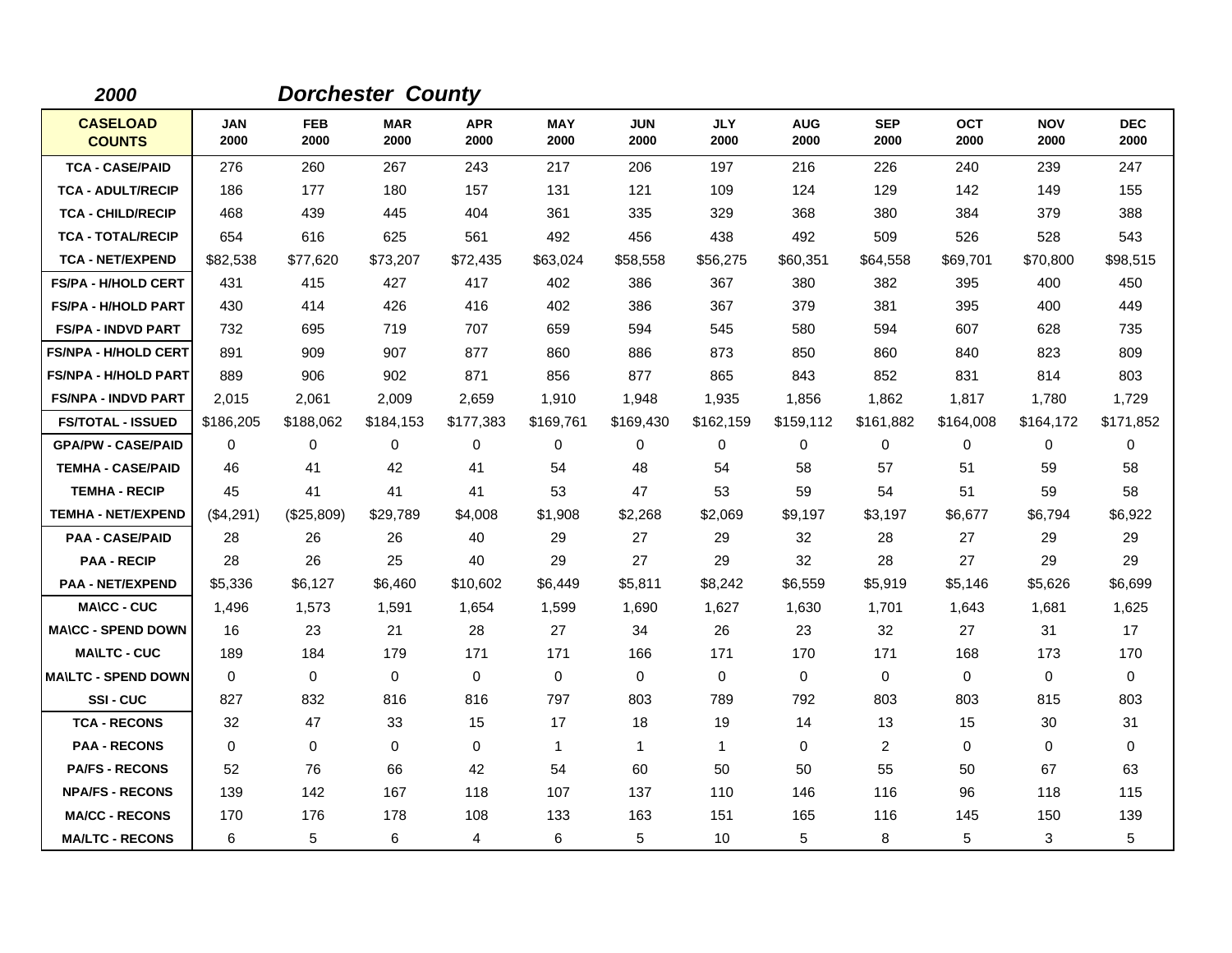| 2001                                   |                    |                    | <b>Dorchester County</b> |                    |                    |                    |                    |                    |                    |                |                    |                    |
|----------------------------------------|--------------------|--------------------|--------------------------|--------------------|--------------------|--------------------|--------------------|--------------------|--------------------|----------------|--------------------|--------------------|
| <b>APPLICATIONS</b><br><b>ACTIVITY</b> | <b>JAN</b><br>2001 | <b>FEB</b><br>2001 | <b>MAR</b><br>2001       | <b>APR</b><br>2001 | <b>MAY</b><br>2001 | <b>JUN</b><br>2001 | <b>JLY</b><br>2001 | <b>AUG</b><br>2001 | <b>SEP</b><br>2001 | OCT<br>2001    | <b>NOV</b><br>2001 | <b>DEC</b><br>2001 |
| <b>TCA - RECD</b>                      | 24                 | 19                 | 24                       | 22                 | 26                 | 31                 | 30                 | 22                 | 35                 | 42             | 46                 | 35                 |
| <b>TCA - APPRVD</b>                    | 18                 | 13                 | 19                       | 14                 | 19                 | 25                 | 14                 | 27                 | 15                 | 31             | 33                 | 39                 |
| <b>TCA - N/APPRVD</b>                  | 13                 | 12                 | 12                       | 12                 | 23                 | 18                 | 12                 | 17                 | 10                 | 26             | 21                 | 21                 |
| <b>TCA - CLOSED</b>                    | 31                 | 36                 | 33                       | 36                 | 37                 | 33                 | 39                 | 36                 | 26                 | 37             | 43                 | 13                 |
| <b>FS/PA - RECD</b>                    | 17                 | 8                  | 13                       | 12                 | 16                 | 12                 | 18                 | 17                 | 25                 | 20             | 15                 | 18                 |
| <b>FS/PA - APPRVD</b>                  | 20                 | 8                  | 13                       | 12                 | 18                 | 19                 | 16                 | 19                 | 25                 | 19             | 24                 | 20                 |
| <b>FS/PA - N/APPRVD</b>                | 4                  | 3                  | 4                        | $\overline{2}$     | 5                  | 3                  | $\overline{c}$     | $\overline{c}$     | $\mathbf 0$        | $\overline{2}$ | 6                  | 5                  |
| <b>FS/NPA - RECD</b>                   | 113                | 97                 | 113                      | 104                | 132                | 117                | 103                | 111                | 109                | 144            | 124                | 138                |
| <b>FS/NPA - APPRVD</b>                 | 84                 | 84                 | 97                       | 77                 | 106                | 101                | 79                 | 92                 | 71                 | 101            | 98                 | 120                |
| <b>FS/NPA - N/APPRVD</b>               | 40                 | 34                 | 14                       | 36                 | 47                 | 35                 | 56                 | 32                 | 33                 | 36             | 46                 | 39                 |
| <b>TEMHA - RECD</b>                    | 9                  | $\overline{7}$     | 6                        | 9                  | 5                  | $\overline{7}$     | $\overline{7}$     | $\overline{7}$     | 6                  | 15             | 8                  | 9                  |
| <b>TEMHA - APPRVD</b>                  | 6                  | 4                  | 3                        | 2                  | $\overline{c}$     | 5                  | 5                  | 6                  | 1                  | 8              | 3                  | 4                  |
| <b>TEMHA - N/APPRVD</b>                | 5                  | 3                  | 8                        | $\overline{2}$     | 4                  | 5                  | 3                  | 5                  | 4                  | $\overline{7}$ | $\overline{7}$     | 6                  |
| <b>TEMHA - CLOSED</b>                  | $\overline{7}$     | 8                  | $\overline{7}$           | $\overline{7}$     | 5                  | 5                  | 11                 | 6                  | 6                  | 1              | 2                  | 6                  |
| <b>PAA - RECD</b>                      | $\mathbf{1}$       | 0                  | 0                        | 0                  | $\mathbf 0$        | 0                  | $\mathbf 0$        | 0                  | 0                  | 0              | 1                  | $\mathbf 0$        |
| <b>PAA - APPRVD</b>                    | 0                  | 0                  | $\overline{c}$           | 1                  | $\mathbf 0$        | 0                  | 1                  | 0                  | 1                  | 0              | 0                  |                    |
| <b>PAA - N/APPRVD</b>                  | 3                  | $\mathbf 0$        | 0                        | $\mathbf 1$        | $\mathbf 0$        | 0                  | $\mathbf 1$        | 0                  | $\Omega$           | 0              | 0                  | -1                 |
| <b>PAA - CLOSED</b>                    | 0                  | 2                  | $\overline{1}$           | 0                  | $\mathbf 0$        | 1                  | $\mathbf 0$        | 1                  | -1                 | 0              | 1                  | $\mathbf 0$        |
| <b>MA/CC - RECD</b>                    | 219                | 187                | 179                      | 184                | 188                | 189                | 189                | 219                | 217                | 208            | 186                | 166                |
| <b>MA/CC - APPRVD</b>                  | 217                | 134                | 133                      | 93                 | 161                | 169                | 145                | 166                | 149                | 181            | 114                | 146                |
| <b>MA/CC - OTO</b>                     | $\mathbf{1}$       | 1                  | $\mathbf{1}$             | 1                  | $\mathbf{1}$       | 1                  | $\overline{c}$     | $\overline{2}$     | $\mathbf 0$        | 0              | 1                  | $\mathbf 0$        |
| <b>MA/CC - N/APPRVD</b>                | 99                 | 57                 | 73                       | 75                 | 101                | 91                 | 69                 | 91                 | 75                 | 89             | 65                 | 95                 |
| <b>MA/LTC - RECD</b>                   | 1                  | 6                  | 15                       | $\overline{c}$     | 6                  | 5                  | 6                  | $\overline{c}$     | 8                  | $\overline{7}$ | 3                  | 5                  |
| <b>MA/LTC - APPRVD</b>                 | 8                  | 5                  | 9                        | 3                  | $\overline{7}$     | 8                  | 9                  | 14                 | 8                  | 10             | 8                  | $\mathbf 0$        |
| <b>MA/LTC - OTO</b>                    | 0                  | 0                  | 0                        | 0                  | 0                  | 0                  | 0                  | 0                  | 0                  | 0              | 0                  | $\mathbf 0$        |
| <b>MA/LTC - N/APPRVD</b>               | 8                  | 10                 | $\overline{7}$           | 3                  | 4                  | 10                 | 13                 | 12                 | 9                  | 8              | $\overline{7}$     | 4                  |
| <b>SSI-RECD</b>                        | 24                 | 5                  | 8                        | 4                  | $\overline{2}$     | 5                  | 10                 | 5                  | 5                  | 12             | 3                  | 8                  |
| <b>SSI-APPRVD</b>                      | 38                 | 9                  | 9                        | 11                 | 5                  | 12                 | 16                 | 16                 | 12                 | 18             | $\overline{7}$     | 8                  |
| SSI-OTO                                | $\Omega$           | 0                  | 0                        | 0                  | $\mathbf 0$        | 0                  | 0                  | 0                  | 0                  | 0              | 0                  | $\mathbf 0$        |
| <b>SSI - N/APPRVD</b>                  | 5                  | $\overline{c}$     | 4                        | 4                  | $\overline{c}$     | 3                  | $\overline{7}$     | 5                  | 1                  | 8              | 4                  | 5                  |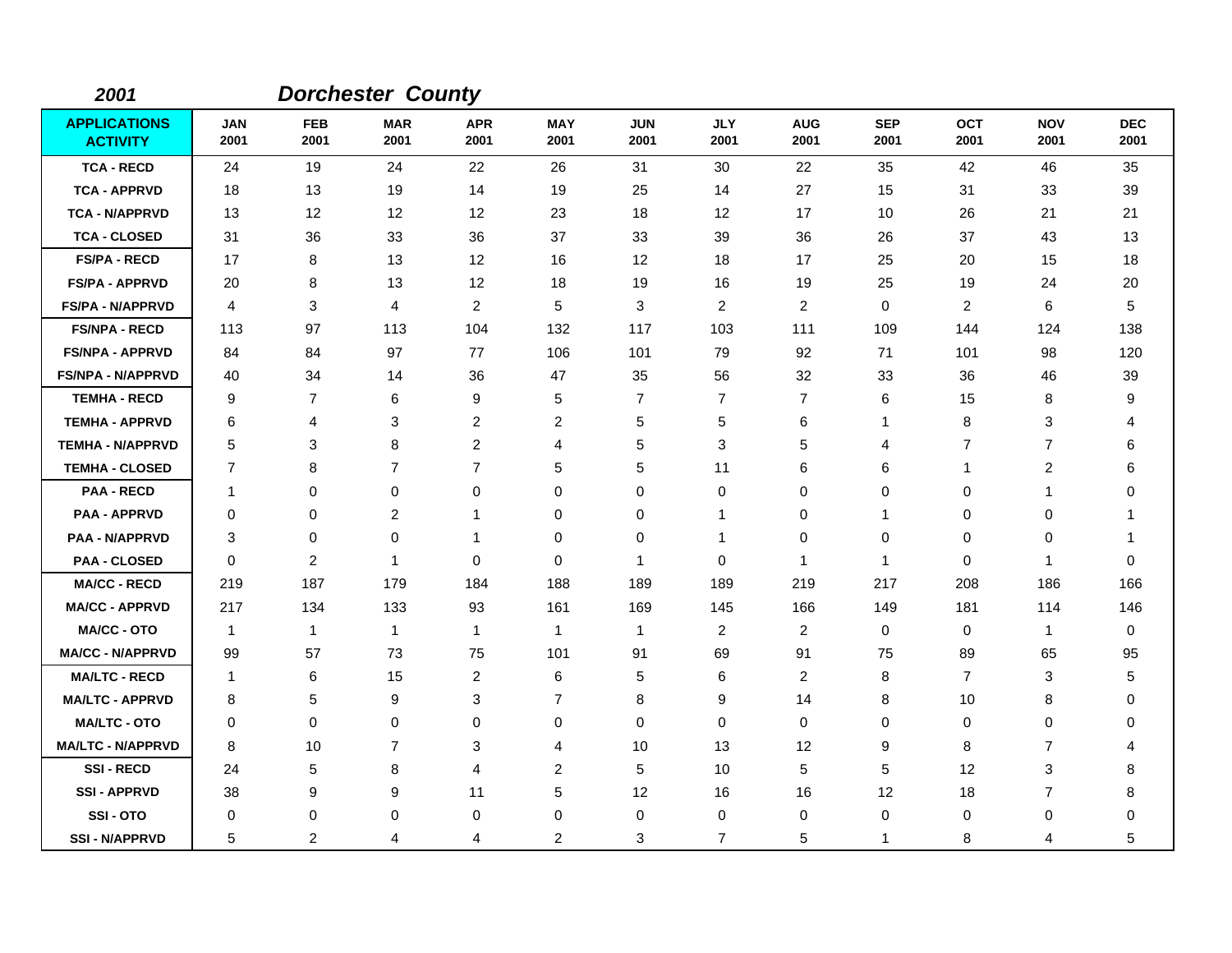| 2001                             |                    |                    | <b>Dorchester County</b> |                    |                    |                    |                    |                    |                    |                    |                    |                    |
|----------------------------------|--------------------|--------------------|--------------------------|--------------------|--------------------|--------------------|--------------------|--------------------|--------------------|--------------------|--------------------|--------------------|
| <b>CASELOAD</b><br><b>COUNTS</b> | <b>JAN</b><br>2001 | <b>FEB</b><br>2001 | <b>MAR</b><br>2001       | <b>APR</b><br>2001 | <b>MAY</b><br>2001 | <b>JUN</b><br>2001 | <b>JLY</b><br>2001 | <b>AUG</b><br>2001 | <b>SEP</b><br>2001 | <b>OCT</b><br>2001 | <b>NOV</b><br>2001 | <b>DEC</b><br>2001 |
| <b>TCA - CASE/PAID</b>           | 252                | 243                | 245                      | 239                | 230                | 232                | 224                | 231                | 229                | 233                | 240                | 276                |
| <b>TCA - ADULT/RECIP</b>         | 163                | 155                | 152                      | 155                | 147                | 146                | 140                | 140                | 144                | 149                | 156                | 187                |
| <b>TCA - CHILD/RECIP</b>         | 407                | 396                | 394                      | 391                | 372                | 383                | 355                | 371                | 368                | 396                | 392                | 469                |
| <b>TCA - TOTAL/RECIP</b>         | 570                | 551                | 546                      | 546                | 519                | 529                | 495                | 511                | 512                | 545                | 548                | 656                |
| <b>TCA - NET/EXPEND</b>          | \$77,782           | \$76,155           | \$73,724                 | \$66,628           | \$80,617           | \$71,689           | \$79,844           | \$69,405           | \$69,762           | \$89,955           | \$80,695           | \$120,203          |
| <b>FS/PA - H/HOLD CERT</b>       | 457                | 441                | 415                      | 413                | 418                | 436                | 430                | 427                | 433                | 440                | 455                | 442                |
| <b>FS/PA - H/HOLD PART</b>       | 457                | 439                | 412                      | 412                | 414                | 431                | 428                | 423                | 427                | 440                | 454                | 441                |
| <b>FS/PA - INDVD PART</b>        | 766                | 750                | 676                      | 665                | 682                | 711                | 705                | 0                  | 710                | 734                | 767                | 748                |
| <b>FS/NPA - H/HOLD CERT</b>      | 825                | 831                | 873                      | 878                | 894                | 894                | 897                | 888                | 864                | 867                | 883                | 919                |
| <b>FS/NPA - H/HOLD PART</b>      | 817                | 823                | 863                      | 867                | 883                | 886                | 885                | 879                | 860                | 854                | 873                | 914                |
| <b>FS/NPA - INDVD PART</b>       | 1,773              | 1,789              | 1,897                    | 1,921              | 1,960              | 1,977              | 1,995              | 0                  | 1,997              | 1,974              | 2,006              | 2,072              |
| <b>FS/TOTAL - ISSUED</b>         | \$173,996          | \$176,644          | \$181,197                | \$183,839          | \$183,976          | \$186,646          | \$186,311          | \$186,133          | \$184,652          | \$193,580          | \$196,153          | \$202,928          |
| <b>GPA/PW - CASE/PAID</b>        | $\Omega$           | 0                  | 0                        | 0                  | 0                  | 0                  | $\mathbf 0$        | 0                  | 0                  | 0                  | 0                  | 0                  |
| <b>TEMHA - CASE/PAID</b>         | 57                 | 54                 | 50                       | 46                 | 43                 | 40                 | 57                 | 47                 | 36                 | 47                 | 52                 | 48                 |
| <b>TEMHA - RECIP</b>             | 58                 | 53                 | 49                       | 44                 | 43                 | 40                 | 56                 | 45                 | 36                 | 47                 | 51                 | 48                 |
| <b>TEMHA - NET/EXPEND</b>        | (\$28,479)         | \$6,041            | \$44,279                 | \$5,400            | (\$3,928)          | \$7,702            | (\$1,281)          | \$4,912            | \$2,576            | \$7,030            | \$6,881            | \$3,015            |
| <b>PAA - CASE/PAID</b>           | 28                 | 26                 | 38                       | 33                 | 33                 | 29                 | 31                 | 29                 | 31                 | 29                 | 29                 | 32                 |
| <b>PAA - RECIP</b>               | 28                 | 26                 | 38                       | 33                 | 33                 | 29                 | 31                 | 29                 | 31                 | 29                 | 29                 | 32                 |
| <b>PAA - NET/EXPEND</b>          | \$7,532            | \$6,190            | \$10,571                 | \$11,089           | \$11,038           | \$8,575            | \$8,683            | \$7,590            | \$8,683            | \$8,512            | \$8,515            | \$11,248           |
| <b>MA\CC - CUC</b>               | 1,703              | 1,774              | 1,682                    | 1,712              | 1,738              | 1,795              | 1,729              | 1,767              | 1,835              | 1,847              | 1,879              | 1,795              |
| <b>MA\CC - SPEND DOWN</b>        | 22                 | 26                 | 22                       | 24                 | 19                 | 25                 | 20                 | 21                 | 28                 | 18                 | 18                 | 11                 |
| <b>MA\LTC - CUC</b>              | 174                | 172                | 170                      | 166                | 169                | 172                | 173                | 176                | 176                | 174                | 173                | 170                |
| <b>MA\LTC - SPEND DOWN</b>       | $\mathbf 0$        | 0                  | $\mathbf 0$              | 0                  | $\mathbf 0$        | $\mathbf 0$        | $\mathbf 0$        | 0                  | 0                  | 0                  | 0                  | 0                  |
| <b>SSI-CUC</b>                   | 825                | 823                | 812                      | 820                | 820                | 824                | 827                | 831                | 844                | 845                | 859                | 857                |
| <b>TCA - RECONS</b>              | 37                 | 31                 | 28                       | 24                 | 20                 | 17                 | 18                 | 32                 | 23                 | 22                 | 23                 | 26                 |
| <b>PAA - RECONS</b>              | $\Omega$           | 0                  | 0                        | 0                  | $\overline{2}$     | $\overline{c}$     | $\mathbf 1$        | $\mathbf{1}$       | $\mathbf{1}$       | 0                  | 0                  | $\mathbf{1}$       |
| <b>PA/FS - RECONS</b>            | 73                 | 66                 | 59                       | 51                 | 60                 | 58                 | 46                 | 86                 | 64                 | 49                 | 51                 | 59                 |
| <b>NPA/FS - RECONS</b>           | 117                | 106                | 140                      | 128                | 99                 | 120                | 117                | 165                | 103                | 139                | 100                | 115                |
| <b>MA/CC - RECONS</b>            | 152                | 198                | 181                      | 169                | 146                | 191                | 210                | 216                | 205                | 232                | 200                | 182                |
| <b>MA/LTC - RECONS</b>           | 5                  | 5                  | 5                        | 5                  | 8                  | $\overline{7}$     | $\overline{7}$     | 12                 | $\overline{7}$     | $\overline{7}$     | $\overline{7}$     | $\overline{a}$     |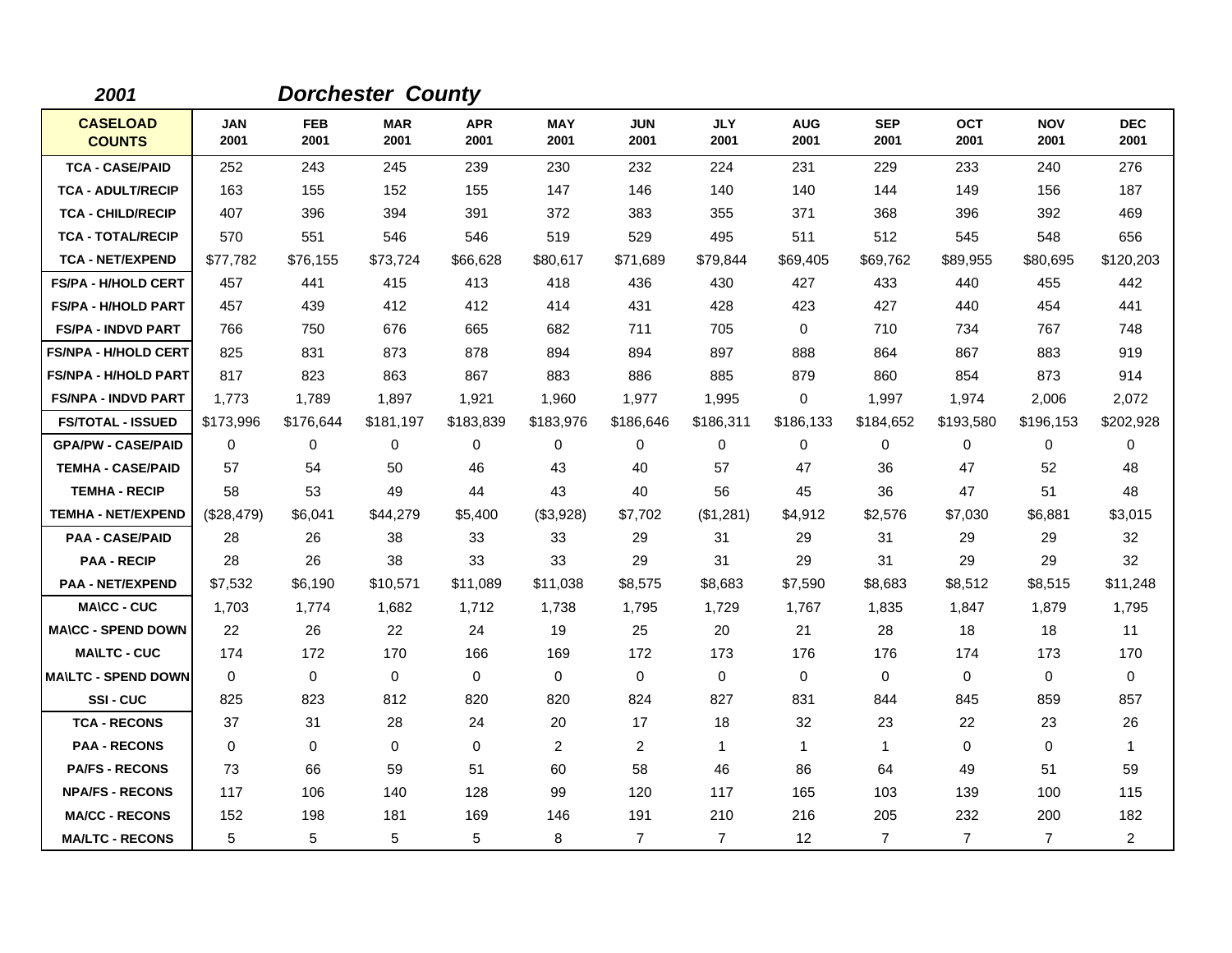| 2002                                   |                    |                    | <b>Dorchester County</b> |                         |                    |                    |                    |                    |                    |                    |                    |                    |
|----------------------------------------|--------------------|--------------------|--------------------------|-------------------------|--------------------|--------------------|--------------------|--------------------|--------------------|--------------------|--------------------|--------------------|
| <b>APPLICATIONS</b><br><b>ACTIVITY</b> | <b>JAN</b><br>2002 | <b>FEB</b><br>2002 | <b>MAR</b><br>2002       | <b>APR</b><br>2002      | <b>MAY</b><br>2002 | <b>JUN</b><br>2002 | <b>JLY</b><br>2002 | <b>AUG</b><br>2002 | <b>SEP</b><br>2002 | <b>OCT</b><br>2002 | <b>NOV</b><br>2002 | <b>DEC</b><br>2002 |
| <b>TCA - RECD</b>                      | 30                 | 45                 | 38                       | 31                      | 49                 | 33                 | 40                 | 53                 | 42                 | 37                 | 39                 | 53                 |
| <b>TCA - APPRVD</b>                    | 21                 | 28                 | 31                       | 18                      | 21                 | 20                 | 22                 | 30                 | 38                 | 40                 | 17                 | 45                 |
| <b>TCA - N/APPRVD</b>                  | 16                 | 21                 | 21                       | 19                      | 16                 | 14                 | 27                 | 33                 | 16                 | 12                 | 19                 | 23                 |
| <b>TCA - CLOSED</b>                    | 24                 | 38                 | 30                       | 31                      | 46                 | 34                 | 25                 | 33                 | 40                 | 44                 | 33                 | 31                 |
| <b>FS/PA - RECD</b>                    | 20                 | 33                 | 16                       | 16                      | 27                 | 12                 | 16                 | 12                 | 10                 | 16                 | 17                 | 18                 |
| <b>FS/PA - APPRVD</b>                  | 22                 | 44                 | 24                       | 20                      | 29                 | 14                 | 18                 | 15                 | 14                 | 23                 | 15                 | 31                 |
| <b>FS/PA - N/APPRVD</b>                | $\overline{2}$     | 6                  | 3                        | 3                       | $\mathbf{1}$       | 3                  | 5                  | 4                  | $\mathbf{1}$       | 4                  | 4                  | $\overline{1}$     |
| <b>FS/NPA - RECD</b>                   | 147                | 241                | 91                       | 102                     | 129                | 97                 | 119                | 131                | 119                | 128                | 140                | 133                |
| <b>FS/NPA - APPRVD</b>                 | 129                | 187                | 76                       | 79                      | 106                | 69                 | 79                 | 104                | 31                 | 102                | 115                | 117                |
| <b>FS/NPA - N/APPRVD</b>               | 47                 | 174                | 35                       | 24                      | 43                 | 31                 | 29                 | 42                 | 97                 | 29                 | 34                 | 34                 |
| <b>TEMHA - RECD</b>                    | 13                 | 11                 | 14                       | 16                      | 13                 | 11                 | 10                 | 16                 | 10                 | 21                 | 17                 | 12                 |
| <b>TEMHA - APPRVD</b>                  | $\overline{7}$     | $\overline{7}$     | 10                       | 8                       | 12                 | 5                  | 5                  | 4                  | 9                  | 10                 | 16                 | 14                 |
| <b>TEMHA - N/APPRVD</b>                | 8                  | 9                  | 8                        | 12                      | 12                 | 4                  | 11                 | 7                  | 6                  | 8                  | 15                 | 5                  |
| <b>TEMHA - CLOSED</b>                  | 6                  | 4                  | 4                        | 9                       | 6                  | 5                  | 6                  | 7                  | 6                  | $\overline{7}$     | 10                 | 8                  |
| <b>PAA - RECD</b>                      | 0                  | $\mathbf{1}$       | $\overline{c}$           | 0                       | 0                  | $\mathbf 0$        | $\mathbf 0$        | 0                  | $\mathbf 0$        | $\overline{c}$     | $\mathbf 0$        | $\Omega$           |
| <b>PAA - APPRVD</b>                    | 0                  | $\mathbf 0$        | 0                        | $\overline{\mathbf{c}}$ | 0                  | 0                  | $\mathbf 0$        | 1                  | $\mathbf 0$        | 2                  | $\overline{c}$     | 0                  |
| <b>PAA - N/APPRVD</b>                  | $\Omega$           | $\mathbf 1$        | 1                        | 3                       | 0                  | 0                  | 0                  | 0                  | 0                  | $\overline{2}$     | 0                  | 0                  |
| <b>PAA - CLOSED</b>                    | 1                  | $\mathbf{1}$       | $\mathbf{1}$             | -1                      | $\overline{2}$     | $\mathbf 0$        | $\mathbf 0$        | 1                  | $\mathbf 0$        | $\overline{c}$     | $\mathbf 0$        | -1                 |
| <b>MA/CC - RECD</b>                    | 188                | 206                | 208                      | 241                     | 261                | 219                | 220                | 257                | 216                | 224                | 212                | 192                |
| <b>MA/CC - APPRVD</b>                  | 162                | 113                | 182                      | 152                     | 196                | 128                | 156                | 158                | 135                | 156                | 126                | 138                |
| <b>MA/CC - OTO</b>                     | $\overline{2}$     | $\mathbf{1}$       | $\mathbf 0$              | $\overline{2}$          | $\mathbf 0$        | 0                  | $\mathbf{1}$       | $\pmb{0}$          | $\mathbf 0$        | $\mathbf{1}$       | $\mathbf{1}$       | 2                  |
| <b>MA/CC - N/APPRVD</b>                | 83                 | 79                 | 96                       | 105                     | 125                | 91                 | 113                | 101                | 85                 | 97                 | 97                 | 101                |
| <b>MA/LTC - RECD</b>                   | 3                  | 2                  | 5                        | $\overline{7}$          | 5                  | $\overline{7}$     | 3                  | 7                  | 3                  | 11                 | 3                  | 3                  |
| <b>MA/LTC - APPRVD</b>                 | $\overline{7}$     | 5                  | 6                        | 6                       | $\overline{7}$     | 10                 | 13                 | 3                  | $\overline{7}$     | $\overline{7}$     | 6                  | 9                  |
| <b>MA/LTC - OTO</b>                    | 0                  | 0                  | 0                        | 0                       | 0                  | 0                  | 0                  | 0                  | $\mathbf 0$        | 0                  | 0                  | 0                  |
| <b>MA/LTC - N/APPRVD</b>               | 7                  | 6                  | 5                        | 6                       | 3                  | 5                  | 8                  | 5                  | 9                  | $\overline{7}$     | -1                 | 8                  |
| <b>SSI-RECD</b>                        | 6                  | 4                  | 11                       | 8                       | 16                 | 6                  | 12                 | 8                  | 11                 | 8                  | $\overline{7}$     | 5                  |
| <b>SSI-APPRVD</b>                      | 11                 | 9                  | 19                       | 12                      | 27                 | 9                  | 14                 | 8                  | 16                 | 10                 | 13                 | 10                 |
| SSI-OTO                                | 0                  | 0                  | 0                        | -1                      | 0                  | 0                  | 0                  | 0                  | 0                  | 1                  | 0                  | 0                  |
| <b>SSI-N/APPRVD</b>                    | 1                  | $\overline{2}$     | 7                        | 5                       | 11                 | 3                  | 6                  | 5                  | 6                  | 1                  | 3                  | $\overline{7}$     |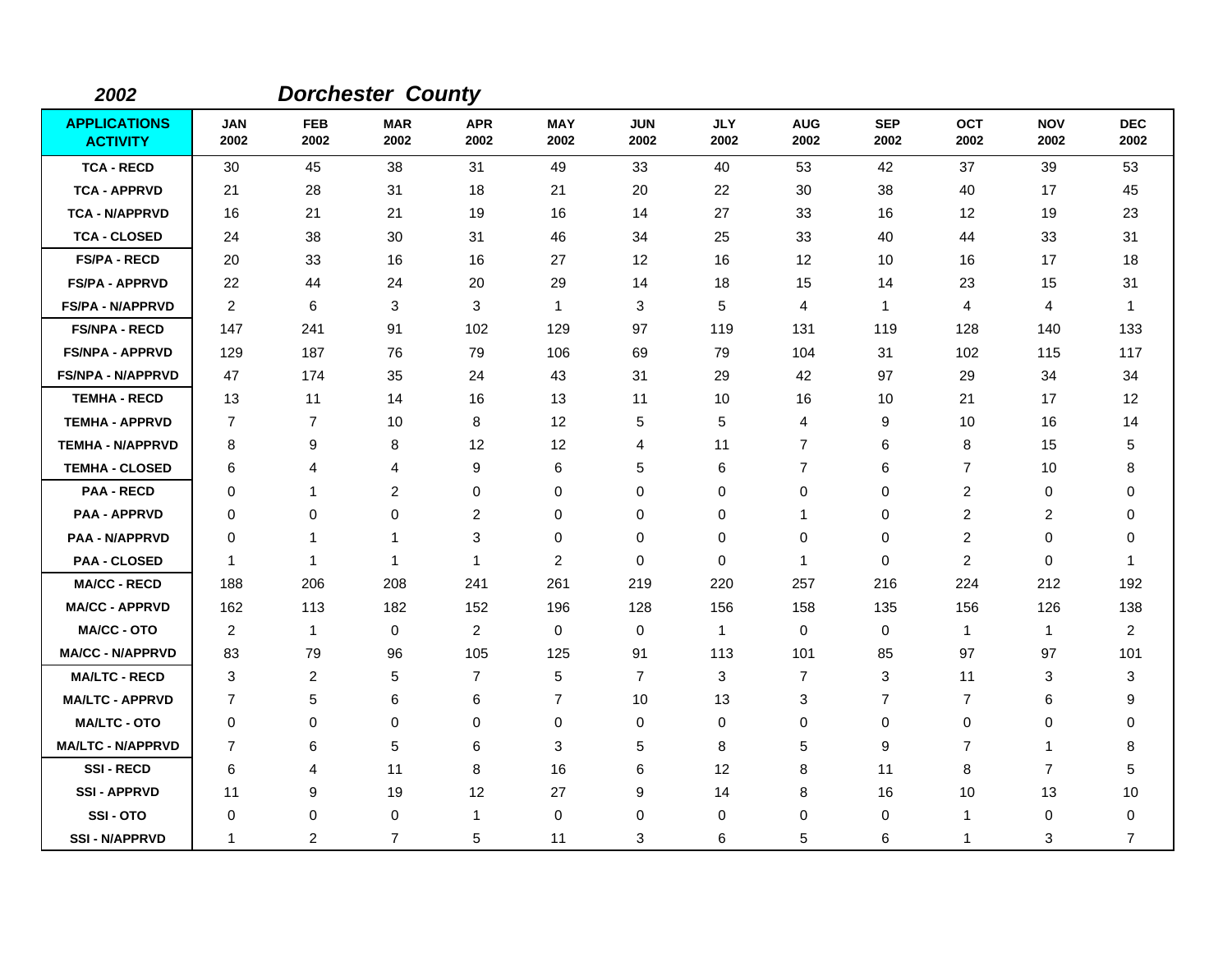| 2002                             |                    |                    | <b>Dorchester County</b> |                    |                    |                    |                    |                    |                    |                    |                    |                    |
|----------------------------------|--------------------|--------------------|--------------------------|--------------------|--------------------|--------------------|--------------------|--------------------|--------------------|--------------------|--------------------|--------------------|
| <b>CASELOAD</b><br><b>COUNTS</b> | <b>JAN</b><br>2002 | <b>FEB</b><br>2002 | <b>MAR</b><br>2002       | <b>APR</b><br>2002 | <b>MAY</b><br>2002 | <b>JUN</b><br>2002 | <b>JLY</b><br>2002 | <b>AUG</b><br>2002 | <b>SEP</b><br>2002 | <b>OCT</b><br>2002 | <b>NOV</b><br>2002 | <b>DEC</b><br>2002 |
| <b>TCA - CASE/PAID</b>           | 277                | 262                | 281                      | 267                | 257                | 255                | 258                | 260                | 273                | 295                | 273                | 312                |
| <b>TCA - ADULT/RECIP</b>         | 185                | 170                | 185                      | 172                | 153                | 158                | 157                | 161                | 176                | 196                | 182                | 218                |
| <b>TCA - CHILD/RECIP</b>         | 468                | 433                | 470                      | 435                | 415                | 421                | 418                | 433                | 441                | 489                | 463                | 531                |
| <b>TCA - TOTAL/RECIP</b>         | 653                | 603                | 655                      | 607                | 568                | 579                | 575                | 594                | 617                | 685                | 645                | 749                |
| <b>TCA - NET/EXPEND</b>          | \$92,958           | \$85,969           | \$89,988                 | \$89,678           | \$82,533           | \$63,803           | \$89,846           | \$83,237           | \$91,764           | \$98,748           | \$95,935           | \$140,537          |
| <b>FS/PA - H/HOLD CERT</b>       | 450                | 448                | 452                      | 468                | 469                | 463                | 463                | 465                | 463                | 473                | 479                | 496                |
| <b>FS/PA - H/HOLD PART</b>       | 449                | 446                | 450                      | 465                | 466                | 462                | 460                | 464                | 462                | 469                | 477                | 494                |
| <b>FS/PA - INDVD PART</b>        | 811                | 806                | 803                      | 825                | 807                | 770                | 771                | 779                | 780                | 808                | 842                | 878                |
| <b>FS/NPA - H/HOLD CERT</b>      | 943                | 971                | 981                      | 965                | 990                | 961                | 980                | 974                | 1,006              | 1,033              | 1,035              | 1,068              |
| <b>FS/NPA - H/HOLD PART</b>      | 932                | 962                | 975                      | 953                | 978                | 955                | 968                | 961                | 997                | 1,020              | 1,028              | 1,060              |
| <b>FS/NPA - INDVD PART</b>       | 2,100              | 2,197              | 2,238                    | 2,192              | 2,265              | 2,237              | 2,268              | 2,241              | 2,336              | 2,387              | 2,388              | 2,466              |
| <b>FS/TOTAL - ISSUED</b>         | \$208,167          | \$215,061          | \$217,234                | \$217,409          | \$218,873          | \$215,721          | \$222,010          | \$219,478          | \$221,215          | \$236,225          | \$237,853          | \$246,986          |
| <b>GPA/PW - CASE/PAID</b>        | 0                  | 0                  | 0                        | 0                  | 0                  | 0                  | $\mathbf 0$        | 0                  | 0                  | 0                  | 0                  | 0                  |
| <b>TEMHA - CASE/PAID</b>         | 57                 | 49                 | 62                       | 59                 | 66                 | 59                 | 65                 | 59                 | 74                 | 71                 | 83                 | 91                 |
| <b>TEMHA - RECIP</b>             | 56                 | 49                 | 60                       | 59                 | 65                 | 59                 | 65                 | 59                 | 71                 | 71                 | 81                 | 91                 |
| <b>TEMHA - NET/EXPEND</b>        | \$13,444           | \$9,053            | \$8,877                  | \$6,583            | \$2,209            | \$10,525           | \$7,584            | \$10,045           | \$9,378            | (\$132)            | \$13,853           | \$14,599           |
| <b>PAA - CASE/PAID</b>           | 31                 | 30                 | 28                       | 36                 | 27                 | 28                 | 28                 | 31                 | 29                 | 30                 | 34                 | 29                 |
| <b>PAA - RECIP</b>               | 31                 | 30                 | 28                       | 36                 | 27                 | 28                 | 28                 | 31                 | 29                 | 30                 | 34                 | 29                 |
| <b>PAA - NET/EXPEND</b>          | \$10,380           | \$9,341            | \$8,891                  | \$14,352           | \$9,049            | \$9,131            | \$9,130            | \$10,636           | \$9,783            | \$11,031           | \$11,208           | \$9,294            |
| <b>MA\CC - CUC</b>               | 1,833              | 1,885              | 1,856                    | 1,959              | 1,964              | 2,021              | 2,009              | 2,034              | 2,120              | 2,029              | 2,072              | 2,007              |
| <b>MA\CC - SPEND DOWN</b>        | 10                 | 13                 | 16                       | 22                 | 24                 | 34                 | 29                 | 37                 | 36                 | 20                 | 31                 | 18                 |
| <b>MA\LTC - CUC</b>              | 166                | 169                | 163                      | 162                | 161                | 168                | 174                | 168                | 168                | 162                | 161                | 163                |
| <b>MAILTC - SPEND DOWN</b>       | $\Omega$           | $\Omega$           | 0                        | $\Omega$           | 0                  | $\Omega$           | $\Omega$           | 0                  | $\Omega$           | 0                  | 0                  | 0                  |
| SSI-CUC                          | 856                | 853                | 851                      | 851                | 856                | 816                | 828                | 821                | 841                | 838                | 841                | 836                |
| <b>TCA - RECONS</b>              | 35                 | 36                 | 31                       | 28                 | 31                 | 23                 | 26                 | 27                 | 20                 | 32                 | 23                 | 26                 |
| <b>PAA - RECONS</b>              | $\Omega$           | 0                  | $\mathbf 0$              | $\mathbf{1}$       | $\overline{2}$     | $\overline{c}$     | $\mathbf{1}$       | 0                  | $\mathbf{1}$       | 2                  | 0                  | $\mathbf 0$        |
| <b>PA/FS - RECONS</b>            | 78                 | 60                 | 66                       | 68                 | 63                 | 57                 | 62                 | 68                 | 51                 | 74                 | 57                 | 71                 |
| <b>NPA/FS - RECONS</b>           | 117                | 113                | 115                      | 97                 | 141                | 100                | 104                | 99                 | 109                | 129                | 124                | 107                |
| <b>MA/CC - RECONS</b>            | 209                | 255                | 246                      | 164                | 278                | 194                | 233                | 230                | 206                | 249                | 200                | 185                |
| <b>MA/LTC - RECONS</b>           | 9                  | $\overline{7}$     | $\overline{7}$           | 10                 | 6                  | 8                  | $\overline{7}$     | 8                  | $\overline{c}$     | $\overline{7}$     | 5                  | 3                  |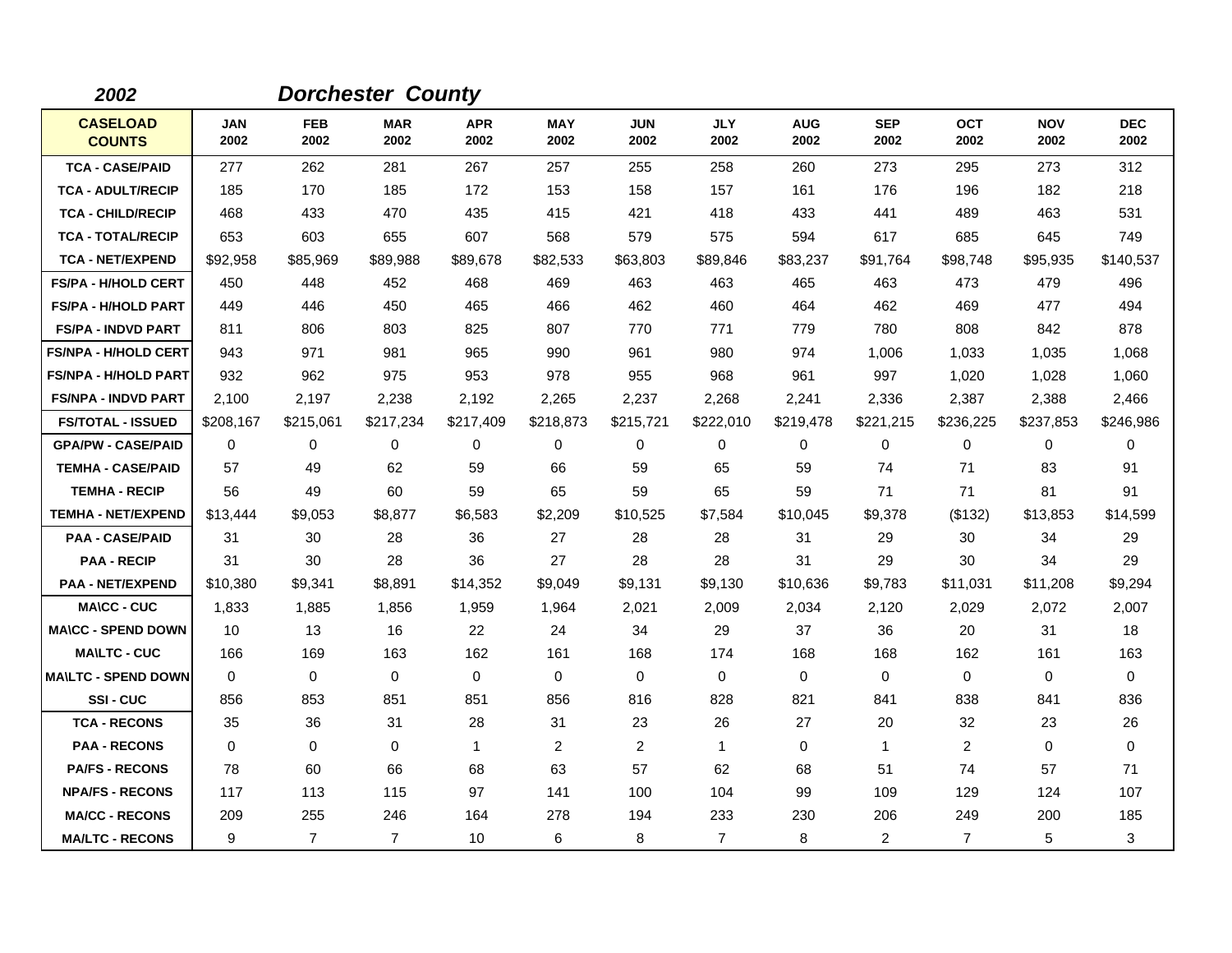| 2003                                   |                    |                    | <b>Dorchester County</b> |                    |                    |                    |                    |                    |                    |                |                    |                    |
|----------------------------------------|--------------------|--------------------|--------------------------|--------------------|--------------------|--------------------|--------------------|--------------------|--------------------|----------------|--------------------|--------------------|
| <b>APPLICATIONS</b><br><b>ACTIVITY</b> | <b>JAN</b><br>2003 | <b>FEB</b><br>2003 | <b>MAR</b><br>2003       | <b>APR</b><br>2003 | <b>MAY</b><br>2003 | <b>JUN</b><br>2003 | <b>JLY</b><br>2003 | <b>AUG</b><br>2003 | <b>SEP</b><br>2003 | OCT<br>2003    | <b>NOV</b><br>2003 | <b>DEC</b><br>2003 |
| <b>TCA - RECD</b>                      | 38                 | 21                 | 35                       | 32                 | 24                 | 28                 | 27                 | 48                 | 52                 | 42             | 51                 | 49                 |
| <b>TCA - APPRVD</b>                    | 27                 | 17                 | 20                       | 24                 | 23                 | 9                  | 19                 | 37                 | 34                 | 39             | 36                 | 54                 |
| <b>TCA - N/APPRVD</b>                  | 21                 | 21                 | 12                       | 20                 | 8                  | 15                 | 16                 | 24                 | 24                 | 16             | 22                 | 20                 |
| <b>TCA - CLOSED</b>                    | 32                 | 35                 | 52                       | 35                 | 31                 | 45                 | 55                 | 37                 | 47                 | 39             | 41                 | 36                 |
| <b>FS/PA - RECD</b>                    | 19                 | 12 <sup>°</sup>    | 6                        | 15                 | 12                 | 4                  | 11                 | 14                 | 19                 | 21             | 27                 | 10                 |
| <b>FS/PA - APPRVD</b>                  | 21                 | 20                 | 6                        | 18                 | 12                 | 3                  | 11                 | 17                 | 19                 | 32             | 32                 | 17                 |
| <b>FS/PA - N/APPRVD</b>                | 6                  | 3                  | $\mathbf{1}$             | 4                  | $\mathbf{1}$       | $\overline{c}$     | 4                  | 3                  | $\mathbf{1}$       | 12             | $\mathbf{1}$       | $\mathbf{1}$       |
| <b>FS/NPA - RECD</b>                   | 171                | 89                 | 126                      | 109                | 113                | 128                | 142                | 134                | 161                | 377            | 130                | 169                |
| <b>FS/NPA - APPRVD</b>                 | 130                | 81                 | 108                      | 87                 | 96                 | 105                | 120                | 103                | 111                | 341            | 125                | 150                |
| <b>FS/NPA - N/APPRVD</b>               | 40                 | 38                 | 30                       | 32                 | 30                 | 39                 | 40                 | 40                 | 47                 | 227            | 50                 | 55                 |
| <b>TEMHA - RECD</b>                    | 21                 | 13                 | 17                       | 17                 | 18                 | 13                 | 19                 | 16                 | 14                 | 23             | 14                 | 12                 |
| <b>TEMHA - APPRVD</b>                  | 13                 | 10                 | 9                        | 10                 | 11                 | $\overline{7}$     | 10                 | 12                 | 8                  | 11             | 9                  | 10                 |
| <b>TEMHA - N/APPRVD</b>                | $\overline{7}$     | 10                 | 8                        | 10                 | 11                 | 15                 | 11                 | 12                 | 9                  | 9              | 11                 | 11                 |
| <b>TEMHA - CLOSED</b>                  | 9                  | 9                  | 9                        | 17                 | 9                  | 16                 | 21                 | 10                 | 8                  | 15             | 17                 | 9                  |
| <b>PAA - RECD</b>                      | 0                  | 0                  | $\mathbf{1}$             | 0                  | 0                  | 0                  | 3                  | 0                  | 0                  | $\mathbf{1}$   | $\mathbf{1}$       | 0                  |
| <b>PAA - APPRVD</b>                    | $\mathbf 1$        | $\overline{c}$     | 0                        | 0                  | $\mathbf{1}$       | 1                  | 3                  | 0                  | 0                  | 1              | $\mathbf{1}$       | 0                  |
| <b>PAA - N/APPRVD</b>                  | 2                  | 1                  | 0                        | $\mathbf 1$        | 1                  | 0                  | 0                  | 0                  | $\Omega$           | 0              | 0                  | $\mathbf 0$        |
| <b>PAA - CLOSED</b>                    | $\mathbf 1$        | 2                  | $\overline{1}$           | 1                  | 3                  | $\overline{2}$     | 4                  | 0                  | $\mathbf{1}$       | $\mathbf{1}$   | 2                  | 3                  |
| <b>MA/CC - RECD</b>                    | 263                | 185                | 240                      | 210                | 221                | 254                | 244                | 220                | 233                | 260            | 192                | 202                |
| <b>MA/CC - APPRVD</b>                  | 196                | 143                | 122                      | 158                | 145                | 170                | 159                | 134                | 186                | 174            | 123                | 154                |
| <b>MA/CC - OTO</b>                     | 3                  | $\mathbf{1}$       | $\mathbf{1}$             | 5                  | $\mathbf{1}$       | $\mathbf{1}$       | $\overline{c}$     | $\mathbf 0$        | 3                  | $\mathbf{1}$   | 5                  | $\mathbf{1}$       |
| <b>MA/CC - N/APPRVD</b>                | 97                 | 120                | 84                       | 104                | 99                 | 131                | 106                | 80                 | 106                | 102            | 83                 | 112                |
| <b>MA/LTC - RECD</b>                   | 4                  | 4                  | 8                        | 4                  | 2                  | 10                 | 5                  | 4                  | 6                  | 10             | 6                  | 6                  |
| <b>MA/LTC - APPRVD</b>                 | $\overline{c}$     | 6                  | 9                        | $\overline{7}$     | 15                 | 4                  | 9                  | 8                  | 12                 | 14             | 9                  | 5                  |
| <b>MA/LTC - OTO</b>                    | 0                  | 0                  | 0                        | 0                  | 0                  | 0                  | 0                  | 0                  | $\mathbf 0$        | 0              | 0                  | $\mathbf 0$        |
| <b>MA/LTC - N/APPRVD</b>               | 5                  | 4                  | 10                       | $\overline{7}$     | 9                  | 9                  | 7                  | $\overline{7}$     | 10                 | $\overline{7}$ | 8                  | 13                 |
| <b>SSI-RECD</b>                        | 11                 | 11                 | 8                        | $\overline{7}$     | 9                  | 18                 | 8                  | 8                  | $\overline{7}$     | 10             | $\overline{7}$     | 6                  |
| <b>SSI-APPRVD</b>                      | 20                 | 12                 | 9                        | 10                 | 11                 | 19                 | 12                 | 10                 | 17                 | 13             | 13                 | 9                  |
| SSI-OTO                                | $\Omega$           | 0                  | 0                        | 1                  | $\mathbf 0$        | 0                  | 0                  | $\mathbf{1}$       | 0                  | 0              | 0                  | $\mathbf 0$        |
| <b>SSI-N/APPRVD</b>                    | 3                  | 6                  | 6                        | 1                  | 6                  | 11                 | $\overline{7}$     | 3                  | 5                  | $\overline{7}$ | 5                  | 5                  |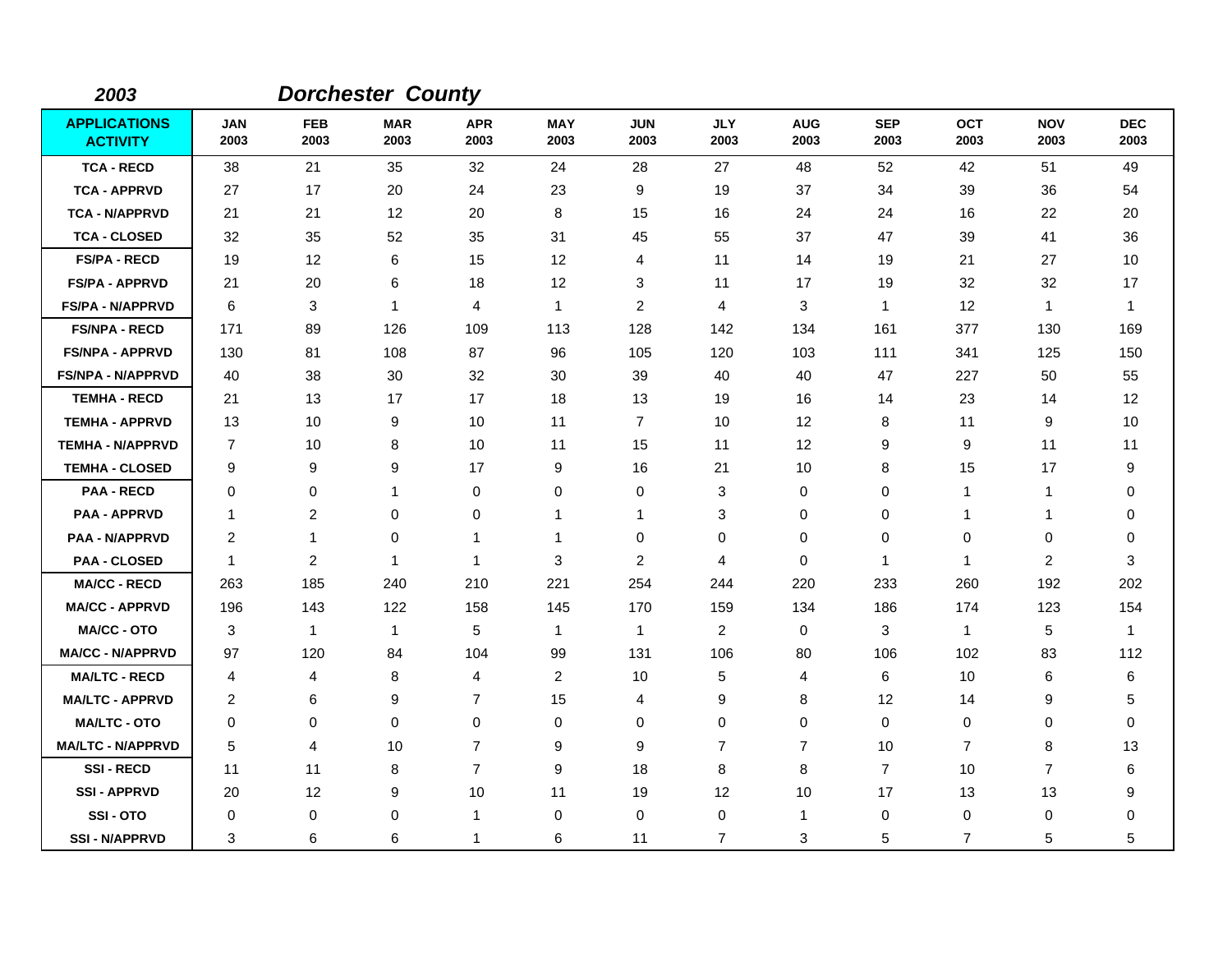| 2003                             |                    |                    | <b>Dorchester County</b> |                    |                    |                    |                    |                    |                    |                    |                    |                    |
|----------------------------------|--------------------|--------------------|--------------------------|--------------------|--------------------|--------------------|--------------------|--------------------|--------------------|--------------------|--------------------|--------------------|
| <b>CASELOAD</b><br><b>COUNTS</b> | <b>JAN</b><br>2003 | <b>FEB</b><br>2003 | <b>MAR</b><br>2003       | <b>APR</b><br>2003 | <b>MAY</b><br>2003 | <b>JUN</b><br>2003 | <b>JLY</b><br>2003 | <b>AUG</b><br>2003 | <b>SEP</b><br>2003 | <b>OCT</b><br>2003 | <b>NOV</b><br>2003 | <b>DEC</b><br>2003 |
| <b>TCA - CASE/PAID</b>           | 315                | 313                | 298                      | 305                | 319                | 293                | 289                | 297                | 301                | 311                | 298                | 339                |
| <b>TCA - ADULT/RECIP</b>         | 219                | 211                | 206                      | 214                | 228                | 197                | 192                | 217                | 217                | 230                | 213                | 250                |
| <b>TCA - CHILD/RECIP</b>         | 525                | 508                | 504                      | 523                | 525                | 486                | 500                | 517                | 508                | 523                | 528                | 596                |
| <b>TCA - TOTAL/RECIP</b>         | 744                | 719                | 710                      | 737                | 753                | 683                | 692                | 734                | 725                | 753                | 741                | 846                |
| <b>TCA - NET/EXPEND</b>          | \$108,103          | \$108,921          | \$101,168                | \$105,025          | \$110,020          | \$100,153          | \$99,276           | \$104,601          | \$109,770          | \$116,133          | \$108,706          | \$167,748          |
| <b>FS/PA - H/HOLD CERT</b>       | 509                | 533                | 508                      | 509                | 521                | 513                | 501                | 522                | 527                | 547                | 535                | 543                |
| <b>FS/PA - H/HOLD PART</b>       | 506                | 531                | 507                      | 507                | 519                | 511                | 496                | 520                | 525                | 546                | 534                | 540                |
| <b>FS/PA - INDVD PART</b>        | 911                | 941                | 890                      | 921                | 933                | 909                | 880                | 932                | 934                | 997                | 970                | 1,004              |
| <b>FS/NPA - H/HOLD CERT</b>      | 1,095              | 1,064              | 1,104                    | 1,126              | 1,120              | 1,131              | 1,153              | 1,152              | 1,157              | 1,353              | 1,207              | 1,243              |
| <b>FS/NPA - H/HOLD PART</b>      | 1,083              | 1,058              | 1,094                    | 1,115              | 1,113              | 1,122              | 1,141              | 1,140              | 1,149              | 1,342              | 1,199              | 1,233              |
| <b>FS/NPA - INDVD PART</b>       | 2,479              | 2,425              | 2,538                    | 2,525              | 2,550              | 2,599              | 2,657              | 2,642              | 2,623              | 4,042              | 2,739              | 2,797              |
| <b>FS/TOTAL - ISSUED</b>         | \$254,165          | \$256,816          | \$259,048                | \$264,135          | \$264,581          | \$265,886          | \$266,779          | \$272,784          | \$271,955          | \$339,693          | \$288,411          | \$296,234          |
| <b>GPA/PW - CASE/PAID</b>        | 0                  | 0                  | 0                        | 0                  | 0                  | 0                  | 0                  | 0                  | 0                  | 0                  | 0                  | 0                  |
| <b>TEMHA - CASE/PAID</b>         | 96                 | 93                 | 96                       | 93                 | 95                 | 87                 | 90                 | 99                 | 92                 | 90                 | 88                 | 90                 |
| <b>TEMHA - RECIP</b>             | 95                 | 92                 | 95                       | 93                 | 94                 | 87                 | 90                 | 99                 | 91                 | 88                 | 88                 | 90                 |
| <b>TEMHA - NET/EXPEND</b>        | \$16,081           | \$14,772           | (\$14,307)               | \$7,025            | \$781              | \$58,419           | (\$3,427)          | \$9,792            | \$15,380           | \$1,315            | \$10,915           | \$6,108            |
| <b>PAA - CASE/PAID</b>           | 31                 | 32                 | 29                       | 29                 | 33                 | 26                 | 32                 | 28                 | 26                 | 26                 | 26                 | 25                 |
| <b>PAA - RECIP</b>               | 31                 | 32                 | 29                       | 29                 | 33                 | 26                 | 32                 | 28                 | 26                 | 26                 | 26                 | 25                 |
| <b>PAA - NET/EXPEND</b>          | \$10,250           | \$9,451            | \$9,488                  | \$8,839            | \$10,935           | \$8,265            | (\$15,993)         | \$8,222            | \$7,705            | \$7,704            | \$7,701            | \$6,936            |
| <b>MA\CC - CUC</b>               | 2.072              | 2,175              | 2,088                    | 2,198              | 2,162              | 2,257              | 2,203              | 2,181              | 2,401              | 2,498              | 2,539              | 2,450              |
| <b>MA\CC - SPEND DOWN</b>        | 24                 | 26                 | 23                       | 30                 | 29                 | 38                 | 35                 | 30                 | 37                 | 27                 | 32                 | 30                 |
| <b>MA\LTC - CUC</b>              | 158                | 149                | 144                      | 144                | 149                | 148                | 141                | 143                | 144                | 147                | 148                | 146                |
| <b>MAILTC - SPEND DOWN</b>       | $\Omega$           | 0                  | $\Omega$                 | $\Omega$           | 0                  | $\Omega$           | $\Omega$           | 0                  | 0                  | $\Omega$           | $\mathbf 0$        | 0                  |
| SSI-CUC                          | 844                | 843                | 842                      | 854                | 859                | 871                | 866                | 857                | 863                | 866                | 875                | 872                |
| <b>TCA - RECONS</b>              | 40                 | 43                 | 47                       | 28                 | 41                 | 26                 | 47                 | 32                 | 17                 | 20                 | 21                 | 26                 |
| <b>PAA - RECONS</b>              | 0                  | 0                  | $\mathbf 0$              | $\mathbf 0$        | $\mathbf{1}$       | $\mathbf 0$        | 2                  | $\mathbf{1}$       | $\mathbf 0$        | 0                  | 0                  | $\mathbf 0$        |
| <b>PA/FS - RECONS</b>            | 87                 | 72                 | 75                       | 62                 | 66                 | 61                 | 73                 | 62                 | 60                 | 55                 | 68                 | 66                 |
| <b>NPA/FS - RECONS</b>           | 122                | 116                | 137                      | 126                | 117                | 118                | 104                | 103                | 92                 | 127                | 90                 | 81                 |
| <b>MA/CC - RECONS</b>            | 267                | 250                | 270                      | 225                | 246                | 253                | 222                | 228                | 194                | 236                | 182                | 191                |
| <b>MA/LTC - RECONS</b>           | 11                 | 4                  | 13                       | 11                 | 8                  | 10                 | 10                 | 4                  | 6                  | $\overline{7}$     | 3                  | 5                  |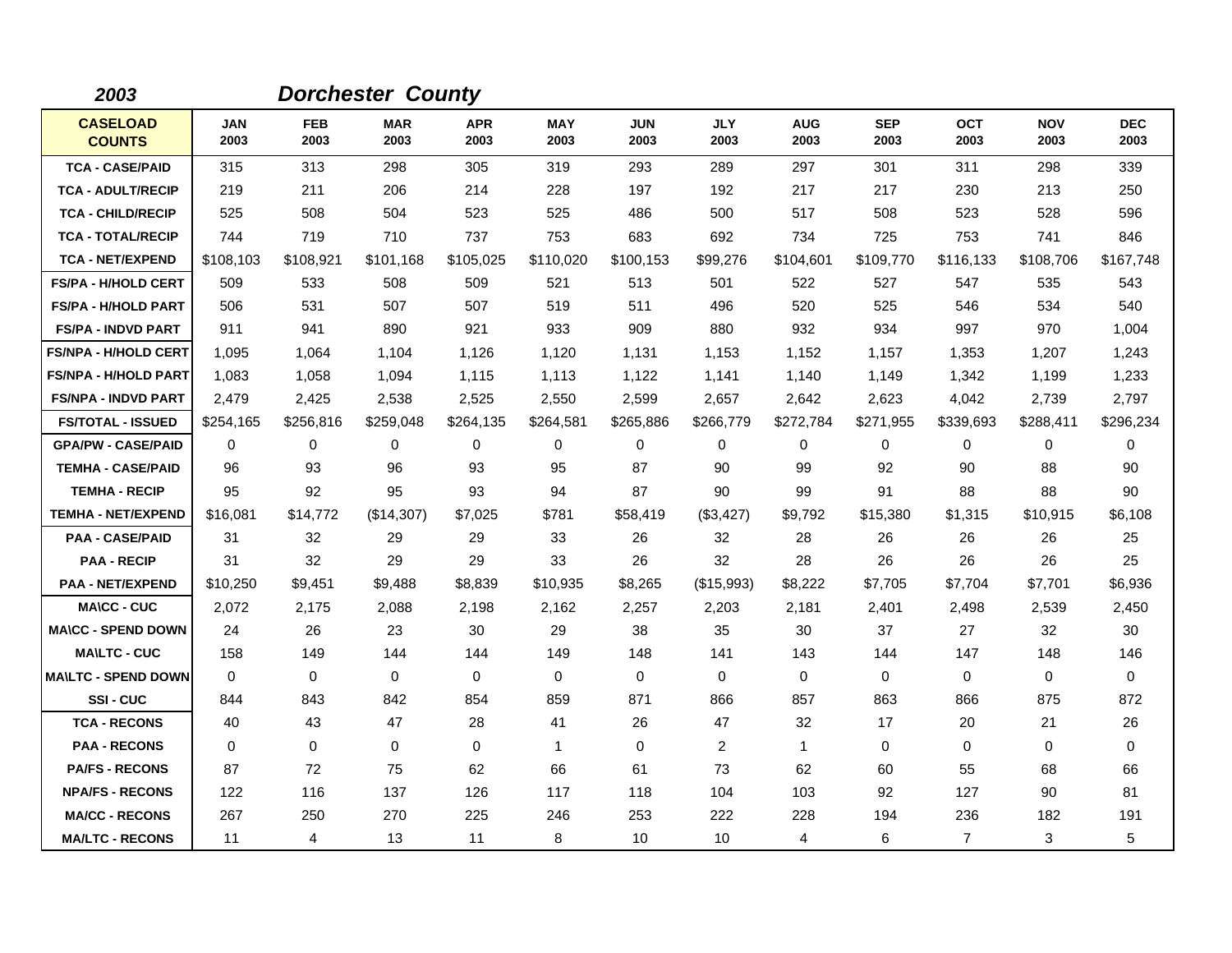| 2004                                   |                    |                    | <b>Dorchester County</b> |                    |                    |                    |                    |                    |                    |                    |                    |                    |
|----------------------------------------|--------------------|--------------------|--------------------------|--------------------|--------------------|--------------------|--------------------|--------------------|--------------------|--------------------|--------------------|--------------------|
| <b>APPLICATIONS</b><br><b>ACTIVITY</b> | <b>JAN</b><br>2004 | <b>FEB</b><br>2004 | <b>MAR</b><br>2004       | <b>APR</b><br>2004 | <b>MAY</b><br>2004 | <b>JUN</b><br>2004 | <b>JLY</b><br>2004 | <b>AUG</b><br>2004 | <b>SEP</b><br>2004 | <b>OCT</b><br>2004 | <b>NOV</b><br>2004 | <b>DEC</b><br>2004 |
| <b>TCA - RECD</b>                      | 46                 | 55                 | 53                       | 46                 | 44                 | 46                 | 42                 | 46                 | 54                 | 39                 | 42                 | 34                 |
| <b>TCA - APPRVD</b>                    | 37                 | 38                 | 47                       | 38                 | 30                 | 32                 | 43                 | 43                 | 33                 | 47                 | 25                 | 40                 |
| <b>TCA - N/APPRVD</b>                  | 20                 | 15                 | 21                       | 21                 | 15                 | 19                 | 13                 | 13                 | 21                 | 29                 | 14                 | 23                 |
| <b>TCA - CLOSED</b>                    | 34                 | 45                 | 55                       | 37                 | 41                 | 50                 | 41                 | 38                 | 37                 | 45                 | 37                 | 46                 |
| <b>FS/PA - RECD</b>                    | 34                 | 20                 | 17                       | 14                 | 16                 | 16                 | 22                 | 15                 | 25                 | 24                 | 22                 | 27                 |
| <b>FS/PA - APPRVD</b>                  | 33                 | 21                 | 23                       | 22                 | 20                 | 15                 | 22                 | 19                 | 31                 | 25                 | 22                 | 26                 |
| <b>FS/PA - N/APPRVD</b>                | $\Omega$           | $\overline{2}$     | 3                        | $\overline{2}$     | $\overline{2}$     | $\overline{1}$     | $\overline{2}$     | 2                  | 6                  | 4                  | $\mathbf 0$        | 2                  |
| <b>FS/NPA - RECD</b>                   | 193                | 201                | 169                      | 145                | 146                | 145                | 139                | 163                | 185                | 171                | 162                | 146                |
| <b>FS/NPA - APPRVD</b>                 | 169                | 138                | 136                      | 125                | 129                | 123                | 136                | 133                | 165                | 170                | 143                | 153                |
| <b>FS/NPA - N/APPRVD</b>               | 44                 | 43                 | 54                       | 45                 | 31                 | 32                 | 28                 | 21                 | 44                 | 30                 | 24                 | 45                 |
| <b>TEMHA - RECD</b>                    | 16                 | 9                  | 13                       | 21                 | 15                 | 18                 | 11                 | 19                 | 18                 | 16                 | 18                 | 14                 |
| <b>TEMHA - APPRVD</b>                  | $\overline{7}$     | 8                  | 5                        | 9                  | 5                  | 6                  | $\overline{7}$     | 9                  | 14                 | 5                  | 8                  | 8                  |
| <b>TEMHA - N/APPRVD</b>                | 9                  | 8                  | $\sqrt{5}$               | 8                  | 13                 | 12                 | 16                 | 16                 | 13                 | $\overline{7}$     | 12                 | 12                 |
| <b>TEMHA - CLOSED</b>                  | 12                 | 15                 | 14                       | 11                 | 17                 | 13                 | 3                  | 5                  | 9                  | 5                  | 10                 | 3                  |
| <b>PAA - RECD</b>                      | 4                  | 0                  | $\mathbf 0$              | 0                  | 0                  | $\mathbf 0$        | 0                  | 0                  | 0                  | 0                  | 1                  | 0                  |
| <b>PAA - APPRVD</b>                    | 3                  | 0                  | 1                        | 1                  | $\mathbf 0$        | 0                  | -1                 | 0                  | $\mathbf 0$        | 1                  | 1                  | 0                  |
| <b>PAA - N/APPRVD</b>                  | 2                  | 0                  | 2                        | $\mathbf 1$        | 0                  | 0                  | 0                  | 0                  | 0                  | $\mathbf 1$        | 0                  | 0                  |
| <b>PAA - CLOSED</b>                    | $\mathbf{1}$       | 0                  | $\mathbf 0$              | 0                  | 0                  | 0                  | $\mathbf 1$        | 2                  | 0                  | 0                  | 1                  | $\overline{1}$     |
| <b>MA/CC - RECD</b>                    | 239                | 225                | 281                      | 250                | 248                | 242                | 222                | 263                | 280                | 218                | 226                | 196                |
| <b>MA/CC - APPRVD</b>                  | 182                | 162                | 164                      | 170                | 137                | 146                | 162                | 174                | 205                | 153                | 163                | 138                |
| <b>MA/CC - OTO</b>                     | $\overline{c}$     | 2                  | $\mathbf{1}$             | $\overline{2}$     | $\mathbf{1}$       | 3                  | $\mathbf 1$        | $\mathbf{1}$       | 2                  | 0                  | 0                  | 0                  |
| <b>MA/CC - N/APPRVD</b>                | 110                | 87                 | 85                       | 101                | 102                | 98                 | 97                 | 117                | 97                 | 96                 | 89                 | 87                 |
| <b>MA/LTC - RECD</b>                   | $\mathbf{1}$       | 6                  | 5                        | 7                  | 3                  | $\overline{7}$     | 6                  | 5                  | $\overline{7}$     | 11                 | 5                  | 9                  |
| <b>MA/LTC - APPRVD</b>                 | 11                 | 12                 | 14                       | 10                 | 6                  | 9                  | 6                  | 13                 | 10                 | 9                  | 8                  | 19                 |
| <b>MA/LTC - OTO</b>                    | 0                  | 0                  | 0                        | 0                  | 0                  | 0                  | 0                  | 0                  | 0                  | 0                  | 0                  | $\mathbf 0$        |
| <b>MA/LTC - N/APPRVD</b>               | 4                  | 12                 | 8                        | 12                 | $\overline{c}$     | 11                 | 11                 | $\overline{7}$     | 12                 | 10                 | 3                  | 13                 |
| <b>SSI-RECD</b>                        | 11                 | 9                  | 8                        | 14                 | 13                 | 6                  | 13                 | 11                 | 8                  | 13                 | 13                 | 15                 |
| <b>SSI-APPRVD</b>                      | 14                 | 15                 | 13                       | 17                 | 14                 | 15                 | 21                 | 20                 | 10                 | 18                 | 19                 | 21                 |
| <b>SSI-OTO</b>                         | 0                  | 0                  | $\mathbf{1}$             | 0                  | 0                  | 0                  | 0                  | 0                  | $\mathbf{1}$       | 0                  | 0                  | 0                  |
| <b>SSI-N/APPRVD</b>                    | 2                  | 9                  | 4                        | 2                  | $\overline{2}$     | 6                  | 8                  | 5                  | $\overline{7}$     | 2                  | 5                  | 9                  |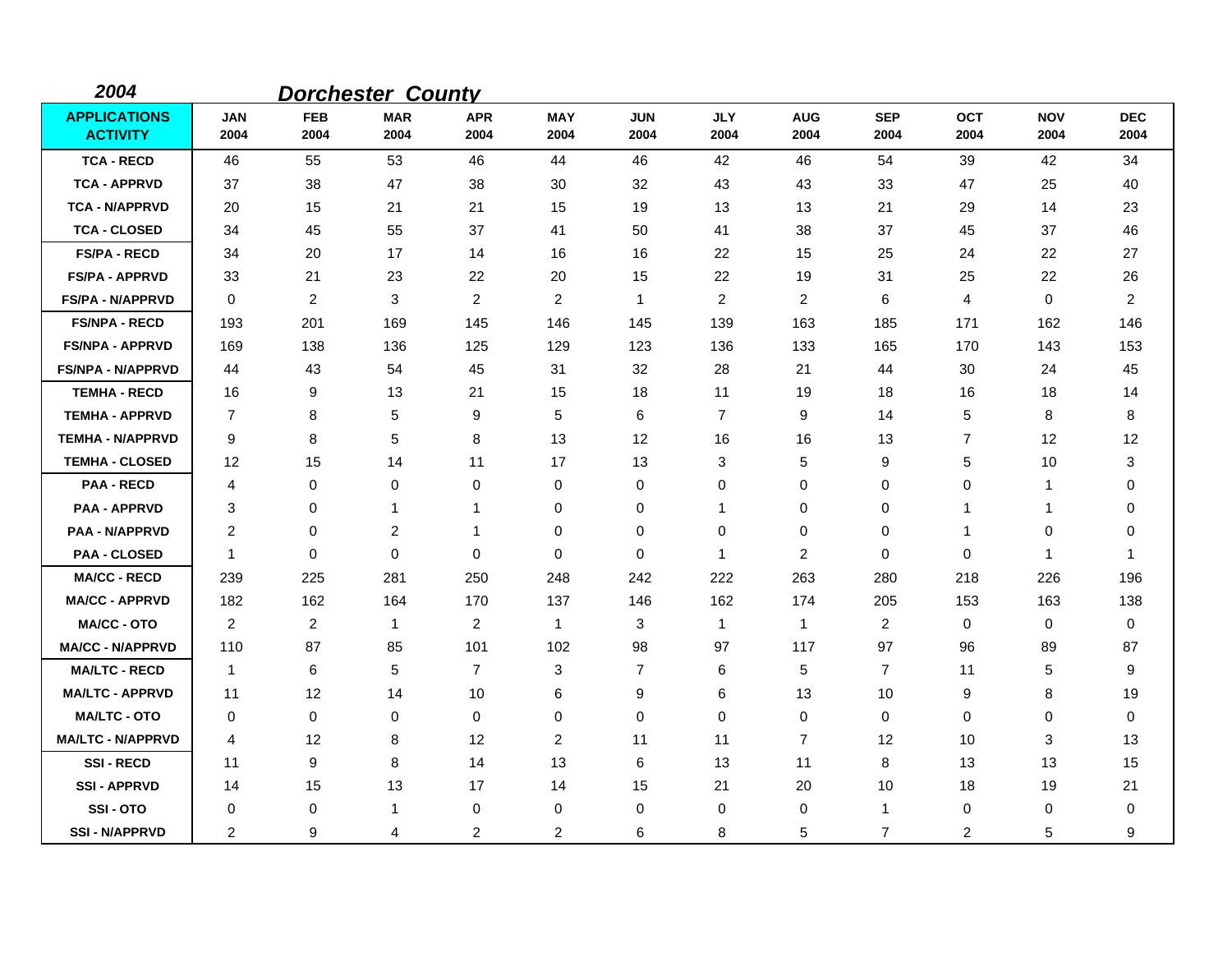| 2004                             |                    |                    | <b>Dorchester County</b> |                    |                    |                    |                    |                    |                    |                    |                    |                    |
|----------------------------------|--------------------|--------------------|--------------------------|--------------------|--------------------|--------------------|--------------------|--------------------|--------------------|--------------------|--------------------|--------------------|
| <b>CASELOAD</b><br><b>COUNTS</b> | <b>JAN</b><br>2004 | <b>FEB</b><br>2004 | <b>MAR</b><br>2004       | <b>APR</b><br>2004 | <b>MAY</b><br>2004 | <b>JUN</b><br>2004 | <b>JLY</b><br>2004 | <b>AUG</b><br>2004 | <b>SEP</b><br>2004 | <b>OCT</b><br>2004 | <b>NOV</b><br>2004 | <b>DEC</b><br>2004 |
| <b>TCA - CASE/PAID</b>           | 330                | 333                | 333                      | 319                | 314                | 304                | 315                | 326                | 321                | 328                | 312                | 327                |
| <b>TCA - ADULT/RECIP</b>         | 241                | 248                | 244                      | 244                | 232                | 226                | 238                | 243                | 238                | 243                | 233                | 244                |
| <b>TCA - CHILD/RECIP</b>         | 583                | 571                | 558                      | 547                | 529                | 494                | 537                | 549                | 524                | 544                | 516                | 549                |
| <b>TCA - TOTAL/RECIP</b>         | 824                | 819                | 802                      | 791                | 761                | 720                | 775                | 792                | 762                | 787                | 749                | 793                |
| <b>TCA - NET/EXPEND</b>          | \$120,605          | \$117,681          | \$129,719                | \$114,923          | \$112,707          | \$106,698          | \$114,089          | \$112,547          | \$111,549          | \$113,321          | \$111,619          | \$159,731          |
| <b>FS/PA - H/HOLD CERT</b>       | 557                | 546                | 547                      | 549                | 552                | 539                | 538                | 539                | 549                | 549                | 565                | 554                |
| <b>FS/PA - H/HOLD PART</b>       | 555                | 545                | 545                      | 547                | 551                | 538                | 534                | 539                | 547                | 548                | 564                | 552                |
| <b>FS/PA - INDVD PART</b>        | 1,050              | 1,021              | 1,017                    | 1,028              | 1,035              | 992                | 963                | 977                | 983                | 972                | 1,009              | 970                |
| <b>FS/NPA - H/HOLD CERT</b>      | 1,250              | 1,285              | 1,315                    | 1,326              | 1,345              | 1,374              | 1,350              | 1,334              | 1,360              | 1,408              | 1,411              | 1,440              |
| <b>FS/NPA - H/HOLD PART</b>      | 1,241              | 1,276              | 1,307                    | 1,313              | 1,340              | 1,362              | 1,339              | 1,325              | 1,353              | 1,398              | 1,405              | 1,429              |
| <b>FS/NPA - INDVD PART</b>       | 2,782              | 2,872              | 2,945                    | 2,959              | 2,943              | 3,032              | 2,999              | 2,951              | 2,991              | 3,088              | 3,088              | 3,117              |
| <b>FS/TOTAL - ISSUED</b>         | \$303,347          | \$310,842          | \$320,122                | \$325,248          | \$326,347          | \$330,667          | \$325,399          | \$320,561          | \$321,218          | \$353,957          | \$356,102          | \$354,304          |
| <b>GPA/PW - CASE/PAID</b>        | $\Omega$           | 0                  | 0                        | $\mathbf 0$        | 0                  | $\mathbf 0$        | 0                  | 0                  | 0                  | $\mathbf 0$        | $\mathbf 0$        | 0                  |
| <b>TEMHA - CASE/PAID</b>         | 81                 | 74                 | 63                       | 73                 | 65                 | 56                 | 72                 | 75                 | 82                 | 77                 | 81                 | 89                 |
| <b>TEMHA - RECIP</b>             | 81                 | 74                 | 61                       | 72                 | 64                 | 56                 | 72                 | 75                 | 82                 | 76                 | 81                 | 89                 |
| <b>TEMHA - NET/EXPEND</b>        | \$9,761            | \$5,352            | \$8,112                  | \$6,771            | \$493              | \$11,877           | \$12,175           | \$12,208           | \$14,969           | \$12,765           | \$12,579           | \$8,468            |
| <b>PAA - CASE/PAID</b>           | 32                 | 26                 | 29                       | 32                 | 28                 | 28                 | 29                 | 26                 | 26                 | 29                 | 29                 | 28                 |
| <b>PAA - RECIP</b>               | 32                 | 26                 | 29                       | 32                 | 28                 | 28                 | 29                 | 26                 | 26                 | 29                 | 29                 | 28                 |
| <b>PAA - NET/EXPEND</b>          | \$5,815            | \$7,683            | \$7,683                  | \$9,835            | \$8,373            | \$8,382            | \$8,464            | \$7,439            | \$7,378            | \$9,602            | \$8,464            | \$7,715            |
| <b>MA\CC - CUC</b>               | 2,444              | 2,524              | 2,461                    | 2,586              | 2,458              | 2,580              | 2,496              | 2,528              | 2,682              | 2,537              | 2,644              | 2,502              |
| <b>MA\CC - SPEND DOWN</b>        | 30                 | 33                 | 23                       | 34                 | 31                 | 44                 | 34                 | 27                 | 37                 | 27                 | 32                 | 21                 |
| <b>MA\LTC - CUC</b>              | 151                | 150                | 153                      | 149                | 146                | 154                | 146                | 149                | 149                | 153                | 157                | 158                |
| <b>MA\LTC - SPEND DOWN</b>       | 0                  | 0                  | 0                        | 0                  | 0                  | $\mathbf 0$        | 0                  | 0                  | 0                  | $\mathbf 0$        | $\mathbf 0$        | 0                  |
| <b>SSI-CUC</b>                   | 879                | 880                | 883                      | 891                | 893                | 901                | 887                | 845                | 851                | 847                | 854                | 846                |
| <b>TCA - RECONS</b>              | 32                 | 25                 | 30                       | 21                 | 14                 | 8                  | 9                  | 11                 | 6                  | 8                  | 10                 | 14                 |
| <b>PAA - RECONS</b>              | 0                  | 0                  | $\mathbf 0$              | 0                  | $\mathbf{1}$       | 0                  | 2                  | 0                  | $\mathbf 1$        | $\mathbf 0$        | $\mathbf 0$        | 0                  |
| <b>PA/FS - RECONS</b>            | 76                 | 76                 | 69                       | 60                 | 44                 | 46                 | 46                 | 58                 | 67                 | 64                 | 47                 | 68                 |
| <b>NPA/FS - RECONS</b>           | 113                | 117                | 113                      | 106                | 97                 | 87                 | 117                | 107                | 124                | 130                | 96                 | 112                |
| <b>MA/CC - RECONS</b>            | 247                | 232                | 304                      | 193                | 196                | 233                | 230                | 262                | 251                | 218                | 192                | 200                |
| <b>MA/LTC - RECONS</b>           | 4                  | $\overline{7}$     | $\overline{7}$           | $\overline{7}$     | 5                  | $\overline{7}$     | 4                  | $\overline{7}$     | 4                  | 5                  | 3                  | 4                  |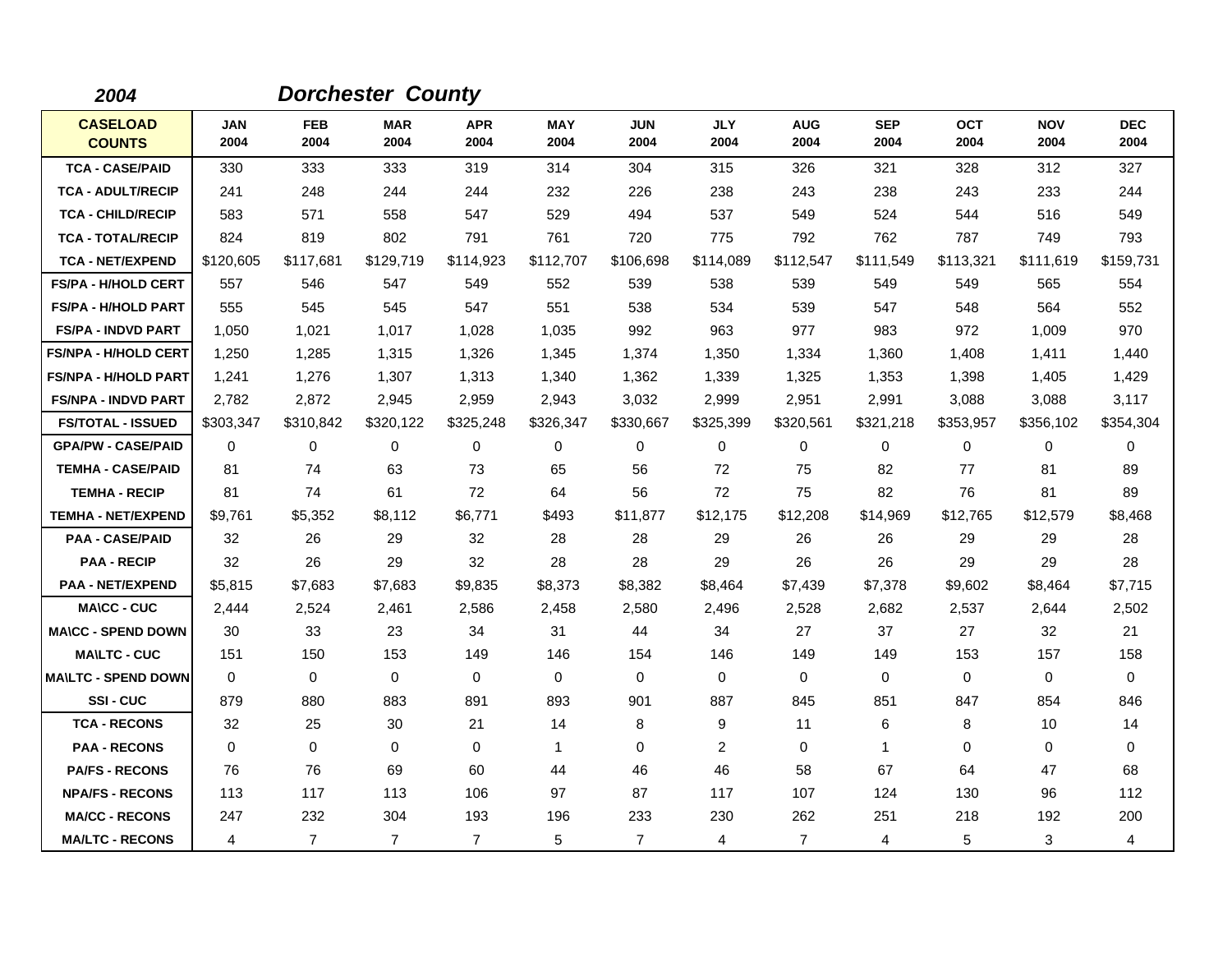| 2005                                   |                    |                    | <b>Dorchester County</b> |                    |                    |                           |                    |                            |                    |                    |                    |                    |
|----------------------------------------|--------------------|--------------------|--------------------------|--------------------|--------------------|---------------------------|--------------------|----------------------------|--------------------|--------------------|--------------------|--------------------|
| <b>APPLICATIONS</b><br><b>ACTIVITY</b> | <b>JAN</b><br>2005 | <b>FEB</b><br>2005 | <b>MAR</b><br>2005       | <b>APR</b><br>2005 | <b>MAY</b><br>2005 | <b>JUN</b><br>2005        | <b>JLY</b><br>2005 | <b>AUG</b><br>2005         | <b>SEP</b><br>2005 | <b>OCT</b><br>2005 | <b>NOV</b><br>2005 | <b>DEC</b><br>2005 |
| <b>TCA - RECD</b>                      | 29                 | 23                 | 31                       | 30                 | 37                 | 25                        |                    |                            |                    |                    |                    |                    |
| <b>TCA - APPRVD</b>                    | 27                 | 25                 | 21                       | 19                 | 23                 | 30                        |                    |                            |                    |                    |                    |                    |
| <b>TCA - N/APPRVD</b>                  | 10                 | 14                 | 13                       | 15                 | 12                 | 15                        |                    | NEW FORMAT AS OF JULY 2005 |                    |                    |                    |                    |
| <b>TCA - CLOSED</b>                    | 35                 | 28                 | 35                       | 42                 | 41                 | 23                        |                    |                            |                    |                    |                    |                    |
| <b>FS/PA - RECD</b>                    | 29                 | 14                 | 23                       | 15                 | 24                 | 17                        |                    |                            |                    |                    |                    |                    |
| <b>FS/PA - APPRVD</b>                  | 30                 | 14                 | 19                       | 16                 | 20                 | 18                        |                    |                            |                    |                    |                    |                    |
| FS/PA - N/APPRVD                       | 4                  | 3                  | 3                        | $\overline{c}$     | 5                  | 4                         |                    |                            |                    |                    |                    |                    |
| <b>FS/NPA - RECD</b>                   | 145                | 133                | 156                      | 163                | 157                | 177                       |                    | NEW FORMAT AS OF JULY 2005 |                    |                    |                    |                    |
| <b>FS/NPA - APPRVD</b>                 | 123                | 117                | 134                      | 135                | 139                | 165                       |                    |                            |                    |                    |                    |                    |
| <b>FS/NPA - N/APPRVD</b>               | 29                 | 39                 | 31                       | 21                 | 28                 | 49                        |                    |                            |                    |                    |                    |                    |
| <b>TEMHA - RECD</b>                    | 12                 | 10                 | 17                       | 13                 | 7                  | 15                        |                    |                            |                    |                    |                    |                    |
| <b>TEMHA - APPRVD</b>                  | 4                  | 6                  | $\overline{7}$           | 4                  | 9                  | 5                         |                    |                            |                    |                    |                    |                    |
| <b>TEMHA - N/APPRVD</b>                | 14                 | 10                 | 8                        | 11                 | 19                 | 6                         |                    |                            |                    |                    |                    |                    |
| <b>TEMHA - CLOSED</b>                  | 10                 | 14                 | 8                        | 15                 | 11                 | 8                         |                    |                            |                    |                    |                    |                    |
| <b>PAA - RECD</b>                      | 1                  | 0                  | 1                        | 0                  | 0                  | 0                         |                    |                            |                    |                    |                    |                    |
| <b>PAA - APPRVD</b>                    | 0                  | 1                  | 0                        | 1                  | 0                  | $\overline{2}$            |                    |                            |                    |                    |                    |                    |
| <b>PAA - N/APPRVD</b>                  | 0                  | 0                  | $\mathbf 0$              | 0                  | 1                  | $\overline{c}$            |                    |                            |                    |                    |                    |                    |
| <b>PAA - CLOSED</b>                    | 1                  | 0                  | $\mathbf{1}$             | 0                  | 0                  | 0                         |                    |                            |                    |                    |                    |                    |
| <b>MA/CC - RECD</b>                    | 248                | 195                | 273                      | 237                | 216                | 217                       |                    |                            |                    |                    |                    |                    |
| <b>MA/CC - APPRVD</b>                  | 150                | 145                | 208                      | 146                | 151                | 148                       |                    |                            |                    |                    |                    |                    |
| <b>MA/CC - OTO</b>                     | 1                  | $\overline{2}$     | $\overline{2}$           | 0                  | 0                  | $\overline{2}$            |                    |                            |                    |                    |                    |                    |
| <b>MA/CC - N/APPRVD</b>                | 95                 | 83                 | 112                      | 75                 | 90                 | 72                        |                    |                            |                    |                    |                    |                    |
| <b>MA/LTC - RECD</b>                   | 6                  | $\overline{7}$     | $\overline{2}$           | 6                  | 4                  | $\ensuremath{\mathsf{3}}$ |                    |                            |                    |                    |                    |                    |
| <b>MA/LTC - APPRVD</b>                 | 10                 | 12                 | $\overline{7}$           | 3                  | 4                  | 9                         |                    |                            |                    |                    |                    |                    |
| <b>MA/LTC - OTO</b>                    | 0                  | 0                  | $\pmb{0}$                | 0                  | 0                  | 0                         |                    |                            |                    |                    |                    |                    |
| <b>MA/LTC - N/APPRVD</b>               | 9                  | 9                  | $\overline{7}$           | 3                  | 3                  | 10                        |                    |                            |                    |                    |                    |                    |
| <b>SSI-RECD</b>                        | 10                 | 13                 | 8                        | 9                  | 12                 | 9                         |                    |                            |                    |                    |                    |                    |
| <b>SSI - APPRVD</b>                    | 12                 | 21                 | 14                       | 8                  | 18                 | 15                        |                    |                            |                    |                    |                    |                    |
| SSI-OTO                                | 0                  | 0                  | 0                        | 0                  | 0                  | 0                         |                    |                            |                    |                    |                    |                    |
| <b>SSI-N/APPRVD</b>                    | 4                  | $\overline{7}$     | $\overline{c}$           | 4                  | 3                  | 6                         |                    |                            |                    |                    |                    |                    |